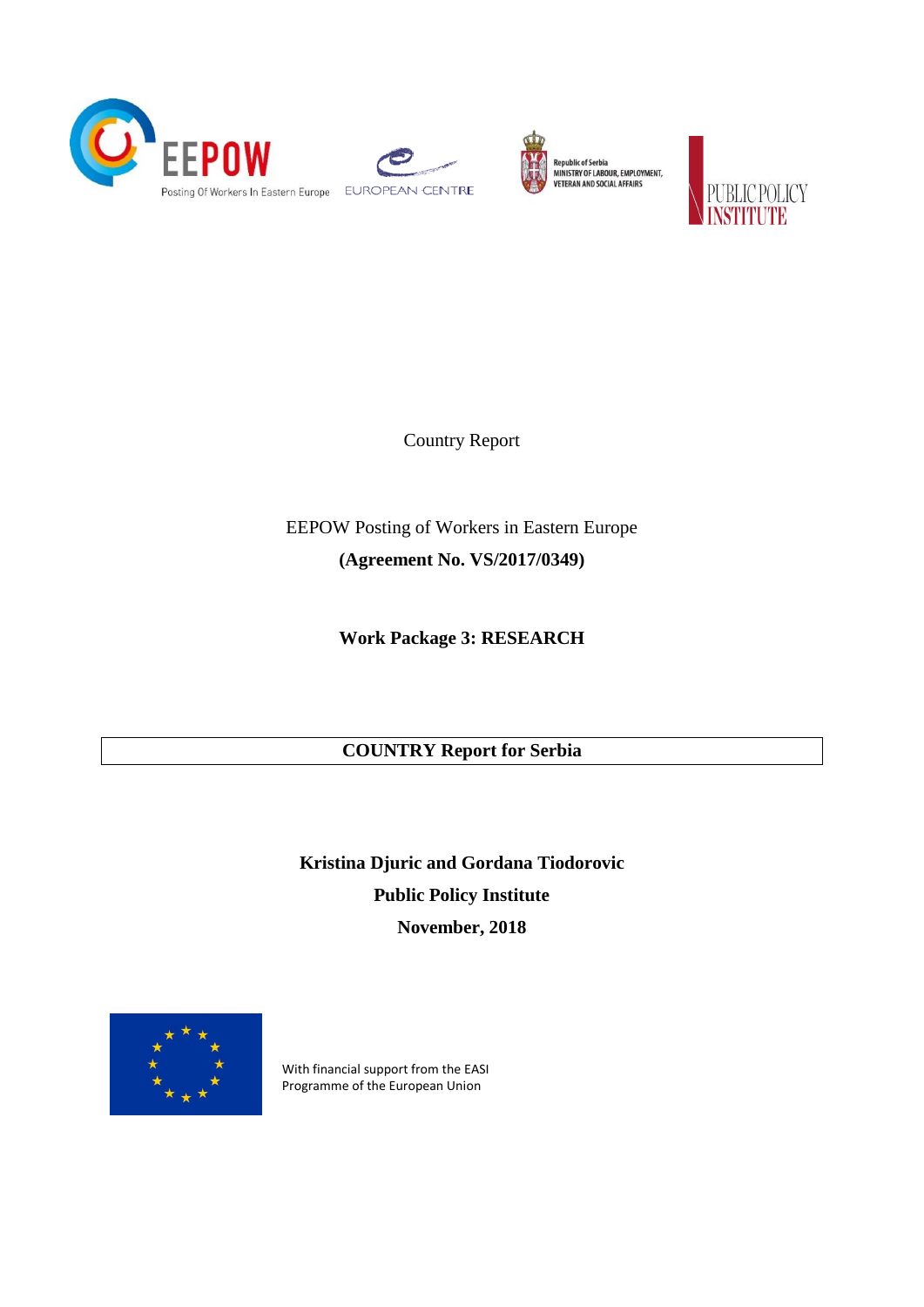# **CONTENTS**

| $\mathbf{1}$   |                                                                                 |  |  |  |  |
|----------------|---------------------------------------------------------------------------------|--|--|--|--|
| 1.1            |                                                                                 |  |  |  |  |
| 1.1.1          |                                                                                 |  |  |  |  |
| 1.1.2          |                                                                                 |  |  |  |  |
| 1.1.3          |                                                                                 |  |  |  |  |
| 1.2            |                                                                                 |  |  |  |  |
| 1.2.1          |                                                                                 |  |  |  |  |
| 1.2.2          |                                                                                 |  |  |  |  |
| 1.3            |                                                                                 |  |  |  |  |
| 1.4            |                                                                                 |  |  |  |  |
| 2              |                                                                                 |  |  |  |  |
| 2.1            |                                                                                 |  |  |  |  |
| 2.1.1          |                                                                                 |  |  |  |  |
| 2.1.2          |                                                                                 |  |  |  |  |
| 2.1.3          |                                                                                 |  |  |  |  |
| 2.1.4          |                                                                                 |  |  |  |  |
| 2.2            |                                                                                 |  |  |  |  |
| 3              |                                                                                 |  |  |  |  |
| 3.1            |                                                                                 |  |  |  |  |
|                | 3.1.1 Field research<br>13                                                      |  |  |  |  |
| 3.2            |                                                                                 |  |  |  |  |
| 3.3            |                                                                                 |  |  |  |  |
| $\overline{4}$ |                                                                                 |  |  |  |  |
| 4.1            |                                                                                 |  |  |  |  |
| 4.1.1          |                                                                                 |  |  |  |  |
| 4.1.2          |                                                                                 |  |  |  |  |
| 4.1.3          | Specific issues for migrant and/or posted workers and bilateral or multilateral |  |  |  |  |
|                | agreements with the EU or EU Member States on labour mobility  16               |  |  |  |  |
| 4.2            |                                                                                 |  |  |  |  |
| 4.3            |                                                                                 |  |  |  |  |

This material has received financial support from the European Union Programme for Employment and Social Innovation "EaSI" (2014-2020). For further information please consult: http://ec.europa.eu/social/easi

 $\overline{2}$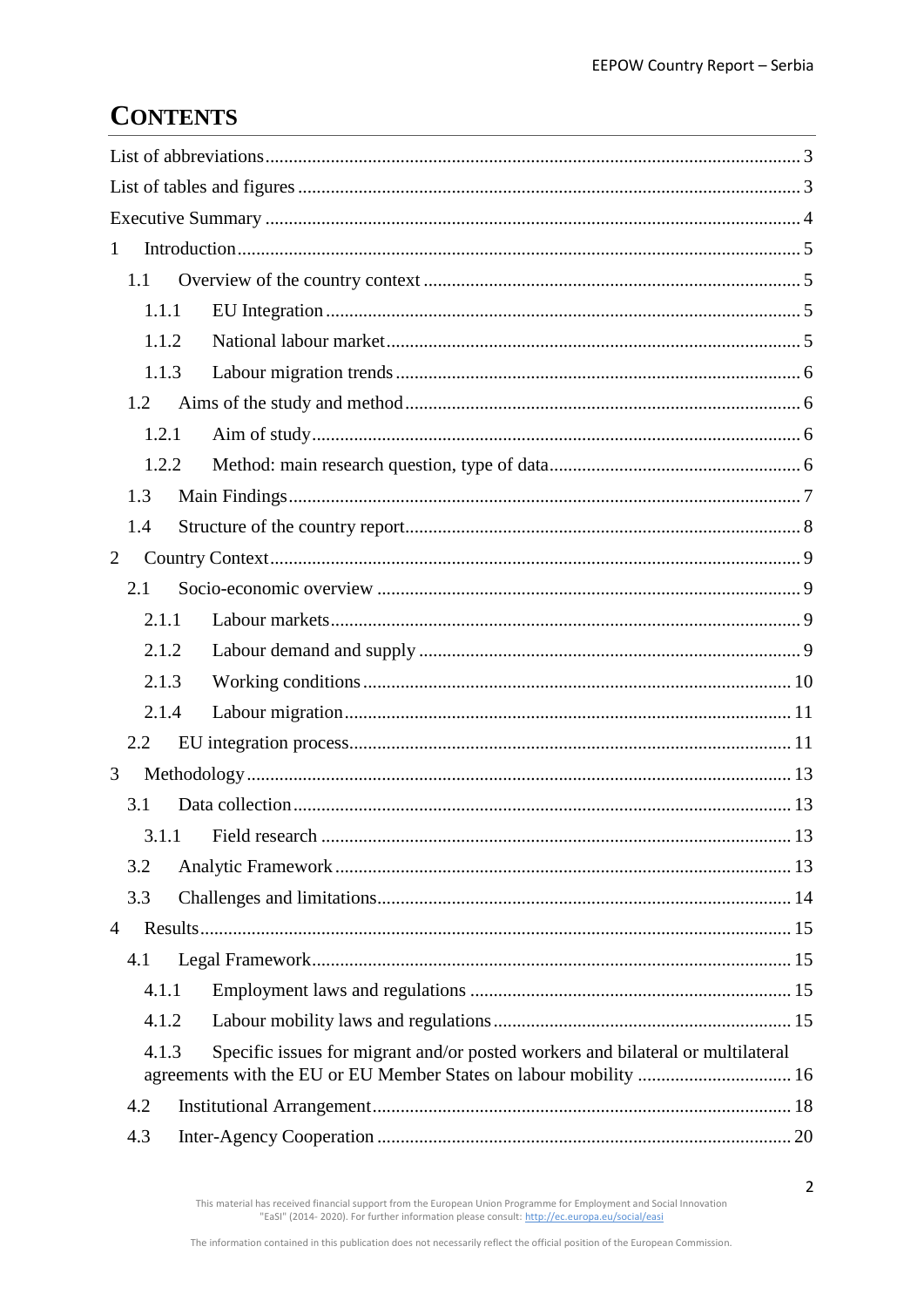|   | 4.4 |  |
|---|-----|--|
|   | 4.5 |  |
|   | 4.6 |  |
| 5 |     |  |
| 6 |     |  |
|   | 6.1 |  |
|   | 6.2 |  |
|   | 6.3 |  |
|   | 6.4 |  |
|   | 6.5 |  |
|   | 6.6 |  |
| 7 |     |  |
|   |     |  |

## <span id="page-2-0"></span>**LIST OF ABBREVIATIONS**

| AATC - NGO Astra Anti Trafficking Centre                              |
|-----------------------------------------------------------------------|
| CATU – Confederation of Autonomous Trade Unions                       |
| CCIS – Chamber of Commerce and Industry of Serbia                     |
| CROSI – Central Register of Obligatory Social Insurance               |
| DSHW – Directorate for Safety and Health at Work                      |
| HIF – Health Insurance Fund                                           |
| $LI -$ Labour Inspectorate                                            |
| $MI$ – Market Inspection                                              |
| MOLEVSA – Ministry of Labour, Employment, Veterans and Social Affairs |
| NES – National Employment Service                                     |
| <b>PWD</b> – Posting of Workers Directive                             |
| SAE – Serbian Association of Employers                                |

## <span id="page-2-1"></span>**LIST OF TABLES AND FIGURES**

Table 1. Temporarily posted workers before and after adoption of the Law

Table 2: Worldwide Governance Indicators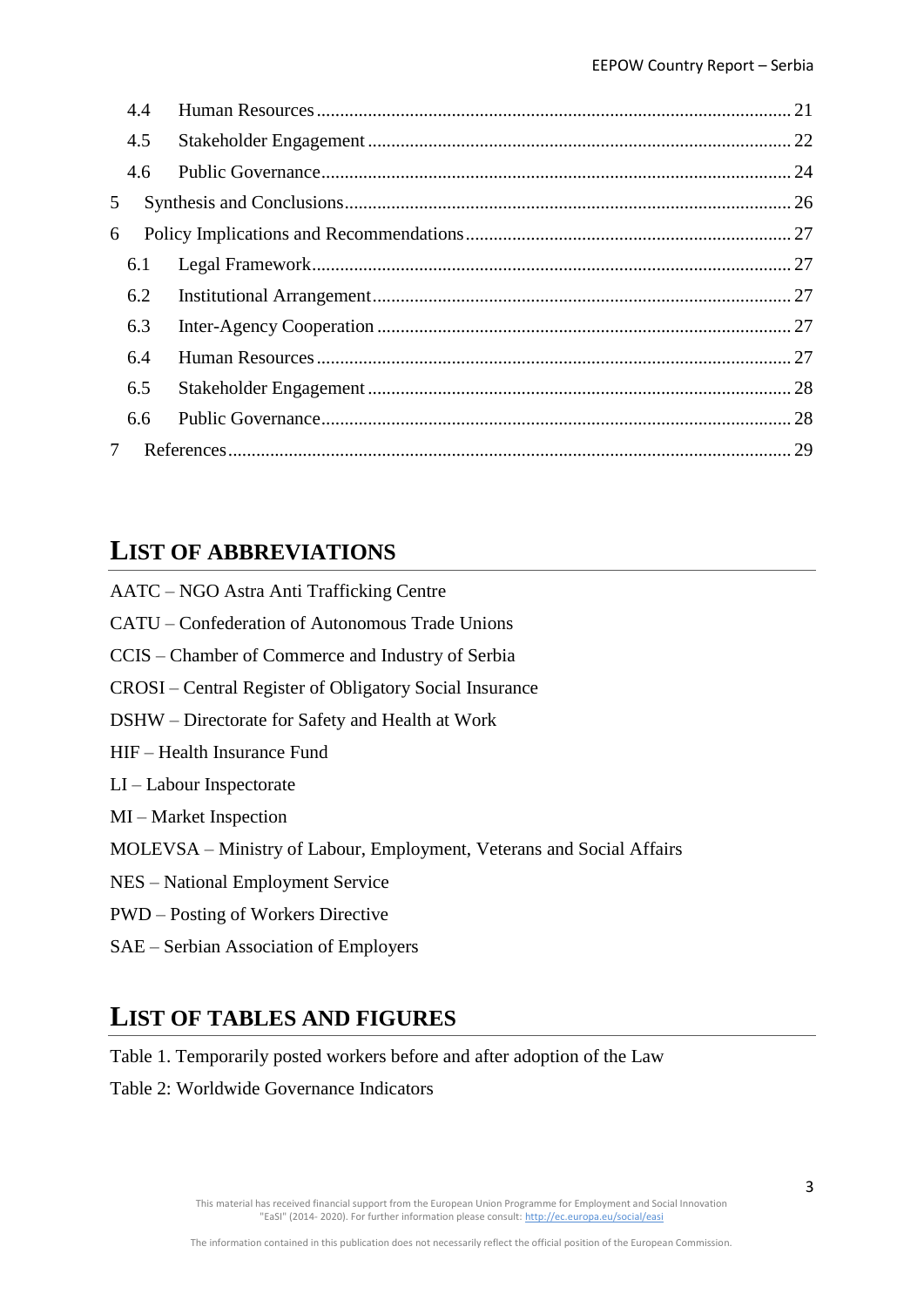## <span id="page-3-0"></span>**EXECUTIVE SUMMARY**

- This Country Report on posting of workers in Serbia was conducted within the EUfunded project "Posting of workers in Eastern Europe" (EEPOW). It aims to evaluate the labour mobility policy, analyse capacities for implementation of the EU Posting of Workers Directive, identify mismatch that exists and present proposals to decisionmakers how to address them.
- An overview of the labour market and trends in the context of the EU integration process is presented here. Furthermore, the social and economic situation was evaluated by illustration of demand and supply on the labour market and of labour migration. Also, the methodology and analytical framework used in conducting the research and collection of data are demonstrated.
- The most relevant section of the Country Report are the results of research that are evaluated through analysis of current legal, institutional, inter-agency cooperation, human resources, stakeholders' involvement and governance capacities and needs for improvements. Access to the EU labour market for Serbian citizens and employment of EU nationals in Serbia are regulated by legislation that is generally being harmonized with the EU as regards equality in respect of rights, obligations and responsibilities arising from employment. Posting of Serbian workers is also regulated by bilateral agreements and best practices in posting exist with Germany. Services and mediation on employment of Serbian citizens abroad are provided by the national employment service and employment agencies. The employment service office is also responsible for issuing working permits to foreigners.
- The responsible authority for posting and employment abroad of Serbian citizens is the Ministry of Labour, Employment, Veterans and Social Affairs that coordinates activities with its inspectorates, other ministries and the national employment office and occasionally with stakeholders on issues related to working conditions abroad, especially health and safety, insurance etc.
- Regarding human capacities for posting, institutions are only partly staffed and lack of equipment, unsatisfying working conditions and low earnings are evident.
- Cooperation between institutions responsible for the movement of workers and employment is established and should be improved in forthcoming years. Partner institutions such as employers' and workers' organisations and NGOs are partly involved in Serbia's negotiation process toward EU accession regarding free movement of workers, employment and social policy.
- Concerning public governance, it should be noticed that Serbia made progress as regards its political situation and legal framework.
- In the last section of the County Report recommendations to and proposals for decisionmakers are made toward upgrading capacities for the implementation of the Posting of Workers Directive in full scope in the future.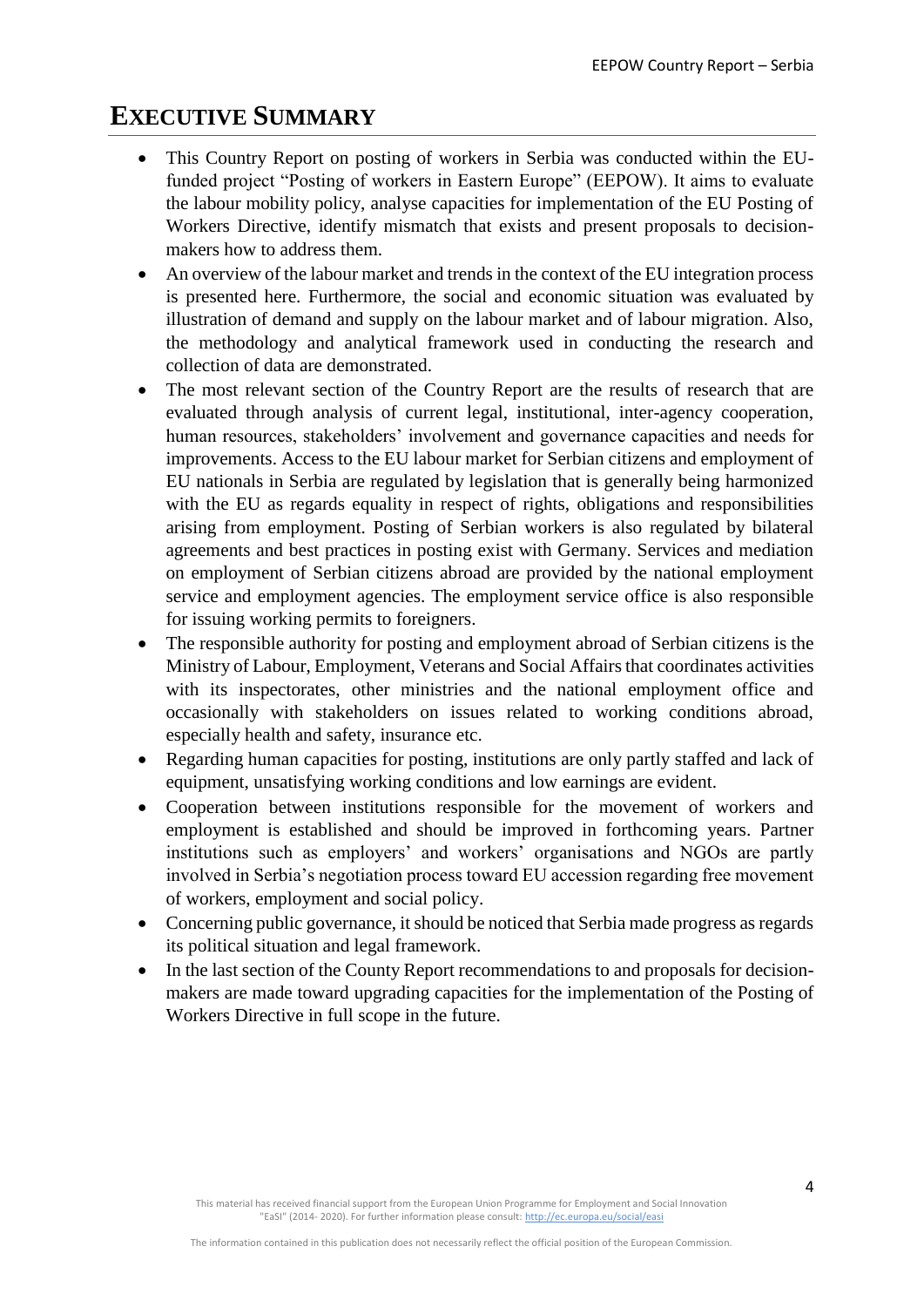# <span id="page-4-0"></span>**1 INTRODUCTION**

As a candidate country for membership in the EU, Serbia is in the process of harmonization of its national legislation and policies with the EU. The European Commission's recommendations on the labour market require a comprehensive, strategic approach that consists of an inclusive labour market and access to quality services (Social Empowering and Poverty Reduction Team, Government of the Republic of Serbia, 2017).

The subject of this Country Report for Serbia is the posting of workers to EU countries. Having in mind that Serbia has not yet transposed the Posting of Workers Directive (PWD), this country case study aims to provide an overview of the capacities and needs of the country, as well as proposals for decision-makers on capacity building for the implementation of the PWD in line with EU practice.

## <span id="page-4-1"></span>**1.1 OVERVIEW OF THE COUNTRY CONTEXT**

#### <span id="page-4-2"></span>**1.1.1 EU Integration**

The Stabilization and Association Agreement (SAA) signed between Serbia and the EU entered into force in September 2013. SAA explicitly stipulates the obligation of harmonization of national legislation with the Acquis Communautaire within the agreed deadlines. Part V of SAA regulates the free movement of workers, right of establishment, provision of services, movement of capital, position of workers and members of their families, access to professional development, the position of companies and their business, the movement of key personnel and natural persons which provide services.

The European Council granted Serbia the status of Candidate Country for EU membership in 2012. Since the start of accession negotiations in January 2014, 12 out of 35 chapters have been opened and two of them were provisionally closed (Chapters 25 – science and research and 26 – education and culture). Free movement of workers is subject of Negotiation Chapter 2 and Employment and Social Policy is subject of Negotiation Chapter 19. The overall pace of the negotiation process will depend on Serbia's progress with regard to reforms.

#### <span id="page-4-3"></span>**1.1.2 National labour market**

The main policy document for employment in Serbia is the National Employment Strategy 2011-2020, created in line with the objectives of the Europe 2020 Strategy, the "New Skills and Jobs Agenda" which aims to enable sustainability of the social model. Serbia is determined to have established an efficient, stable and sustainable trend of employment growth by the end of 2020, as well as to align its policy and labour market institutions with the EU (MOLEVSA, 2011). The Serbian Employment Policy Guidelines define the strategic directions and priorities of employment policy; the basic challenges on the labour market: demographic, educational and institutional challenges, labour migrations, regional differences and duality in the labour market (MOLEVSA 2018).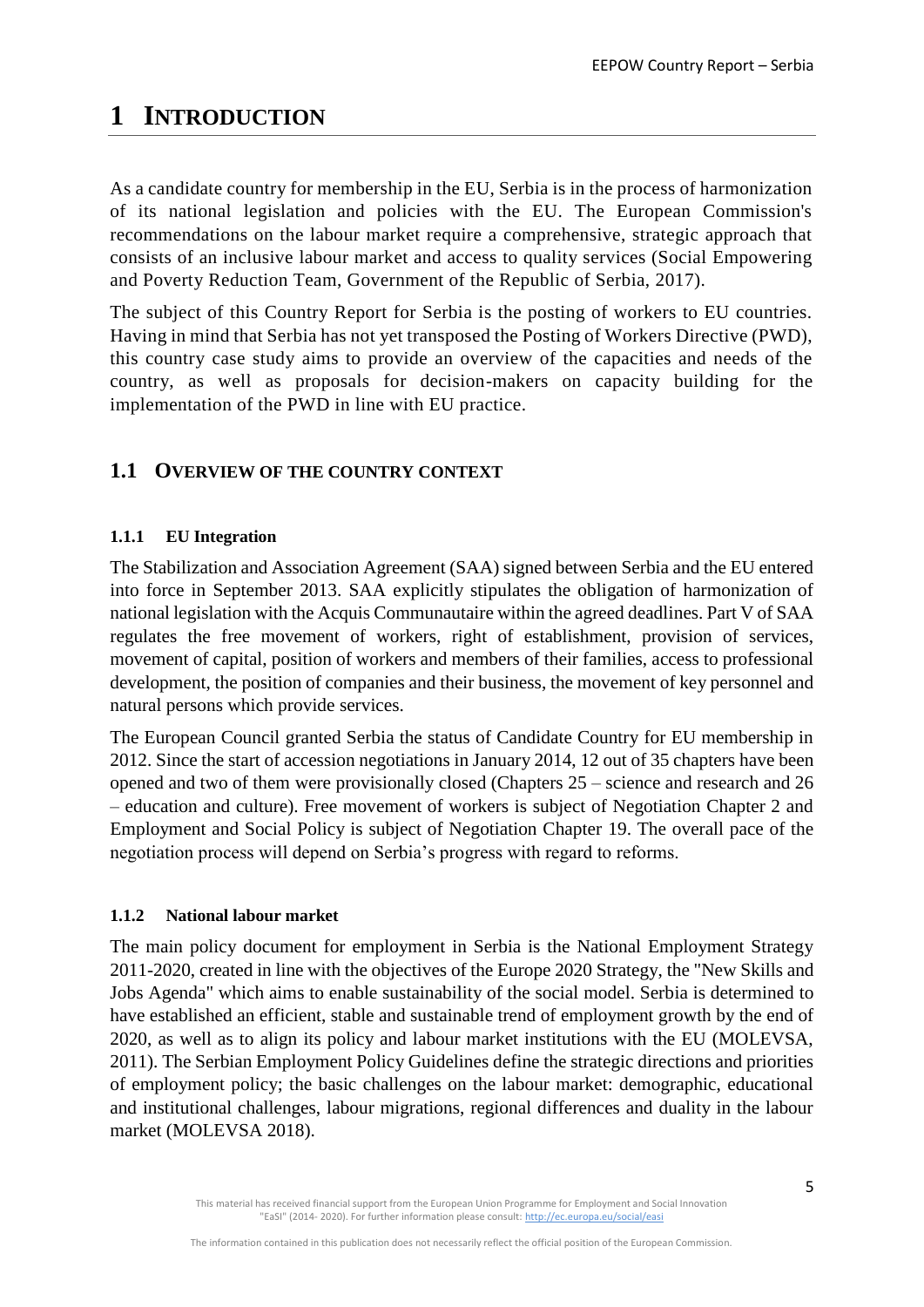In Serbia, the total unemployment rate in 2017 was 13.5%, while the unemployment rate of the working population (15-65 years old) was 14.1%. The total number of employed persons in 2017 was 2,062,588 (Statistical Office of the Republic of Serbia, 2017).

#### <span id="page-5-0"></span>**1.1.3 Labour migration trends**

The number of foreigners who have been granted a temporary working permit in 2017 was 7,405. The largest number of permits was issued to foreigners from China (1,575), the Russian Federation (779), Macedonia (505), Italy (424), Turkey (404) and Greece (334). The number of permanent working permits issued was 240.

The number of Serbian citizens that left the country in 2016 was 14,413 and they are indicated as newcomers in some of the EU countries. Compared to 2015 it means an increase by 543 persons (Commissariat for Refugees and Migration of the Republic of Serbia, 2017).

The main reasons for leaving Serbia are better living, working and employment conditions. Having in mind that Serbia is not an EU country, the requirements for long-term residence in the EU are still demanding. On the other hand, it can be noticed that a small number of those to whom a permanent working permit was provided has the intention to return to Serbia. Numerous Serbian citizens are seasonal workers in EU countries because of the high demand of the EU labour market, thus they are providing additional financial resources for living.

## <span id="page-5-1"></span>**1.2 AIMS OF THE STUDY AND METHOD**

#### <span id="page-5-2"></span>**1.2.1 Aim of study**

The Serbian Country Report on posting of workers is one of the assignments to be delivered within the EU-funded project "Posting of workers in Eastern Europe (EEPOW)". The aim of the report is to present an overview of the country's capacities for PWD implementation and prevention of social dumping. Serbia as a pre-accession country with candidate status for EU membership is in the process of harmonization of its national legislation with the EU. The Country Report examines the current status of harmonization in the field of labour and employment as well as capacities for the free movement of workers as a precondition for a transparent implementation of the PWD in future and for the creation of the needed conditions for the posting of workers.

#### <span id="page-5-3"></span>**1.2.2 Method: main research question, type of data**

The Country Report follows a case study method approach of identifying existing, needed capacities and instruments for the implementation of the PWD in Serbia. Some of the research questions that were answered are: What is the existing legal framework for labour migration in general and on posting in particular? Which institutions are responsible for monitoring and controlling labour migration between Serbia and the EU? The core elements of the Country Report are the empirical data on the current capacities for implementation of the PWD. It includes empirical data collected through interviews conducted with experts from national institutions involved in labour mobility. The interviews were conducted with 11 institutions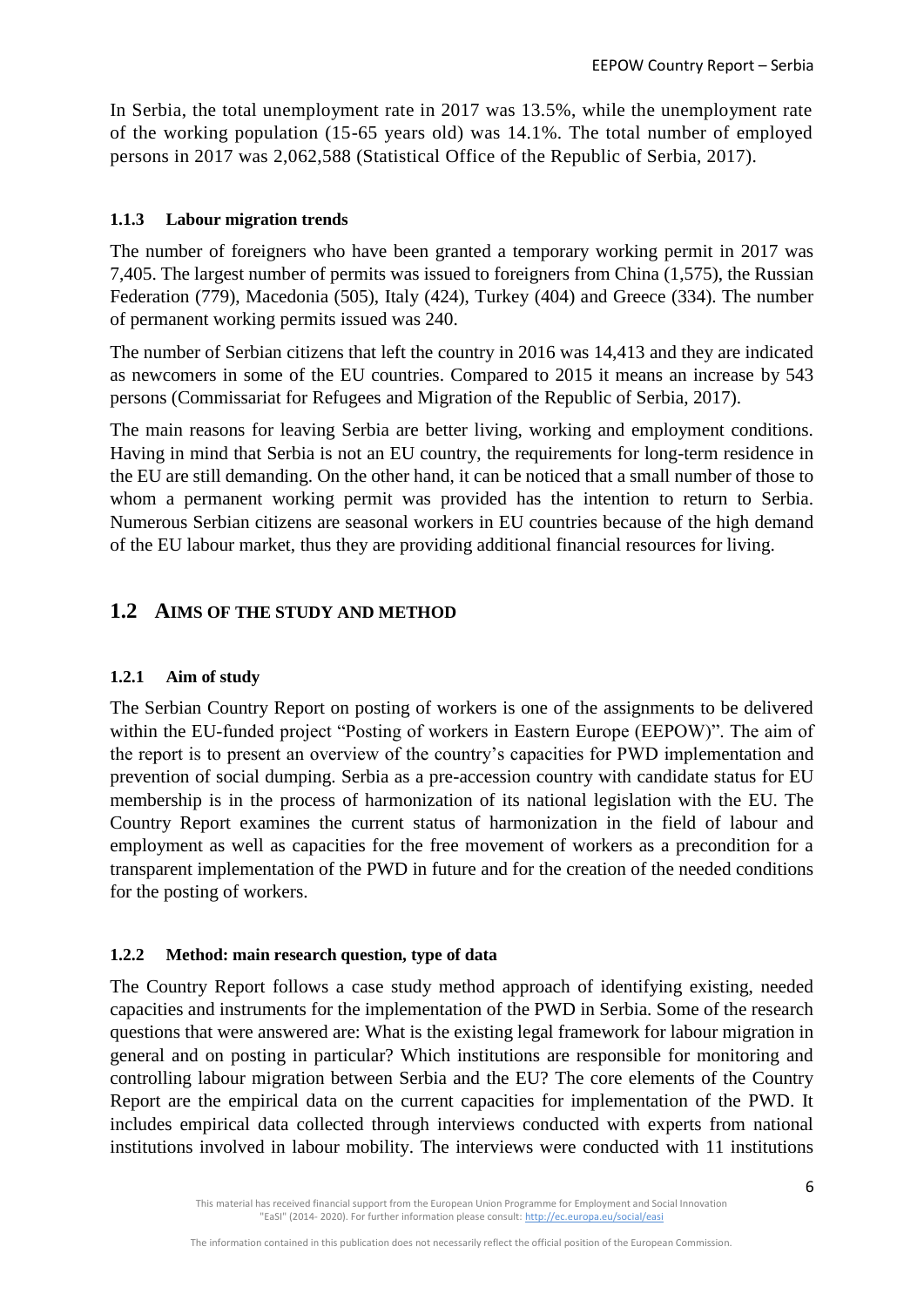(each institution delegated one expert). The questionnaire was formulated for four pre-accession countries participating in the project. It refers to the current status of institutional capacities, legal framework, inter-agency cooperation, human resources, stakeholders' engagement and public governance, the needs for improvements and how these needs should be addressed. The structure of the study is also based on a review of existing literature and documents, national legislation and media press releases including grey literature resources.

## <span id="page-6-0"></span>**1.3 MAIN FINDINGS**

Based on research conducted and evidence from practice received, the Country Report for Serbia shows that:

- Serbia has experience in labour mobility and mediation of employment abroad. A longlasting cooperation has been established with Germany in posting and detachment of workers for temporary work abroad, and is very well developed. Another approach to posting of workers abroad is through bilateral agreements (with Germany, Belarus, Bosnia and Herzegovina, Slovakia and Slovenia). Mediators of employment abroad are private employment agencies and the National Employment Service. Serbia also signed numerous agreements on social and health insurance as important elements for employment abroad.
- Temporary employment abroad and protection of workers as well as access of foreigners to the Serbian labour market are regulated by legislation that is continuously improved. The legislative framework is partly harmonized with the EU in the field of labour mobility but more needs to be done in coordinating the social security system with EU Member States. Serbia is not a member of EURES – the European network of employment services and more should be done in that respect.
- Labour mobility and employment are under the authority of MOLEVSA, which coordinates the activities of the departments within the ministry and monitors the performance in job mediation and employment abroad. The office for posting of workers is not yet established but government institutions which control and monitor labour mobility including posting, exist.
- Inter-institutional cooperation is established between line ministries and institutions which are responsible for: labour mobility (MOLEVSA and LI), prevention and suspension of the grey economy (MI), coordination of activities on harmonization of legislation with the EU (Ministry for European Integrations), fight against trafficking of people (Ministry of Interior), NES and funds for social and health insurance, as well as safety at work.
- The human resources in the institutions are not sufficient. Public servants in most cases are dealing with other issues and do not only focus on labour mobility. Lack of equipment, the number of civil servants older than 45 years that increased markedly and deficiency of younger colleagues to take over the tasks, also prevent capacities to be improved easily.
- Stakeholders such as employers' and workers' organizations and NGOs are participating in the consultation process on labour mobility launched by line ministries. In most of the cases consultations are conducted during the final phases of legislation adoption by Government instead of being involved at the beginning of the process of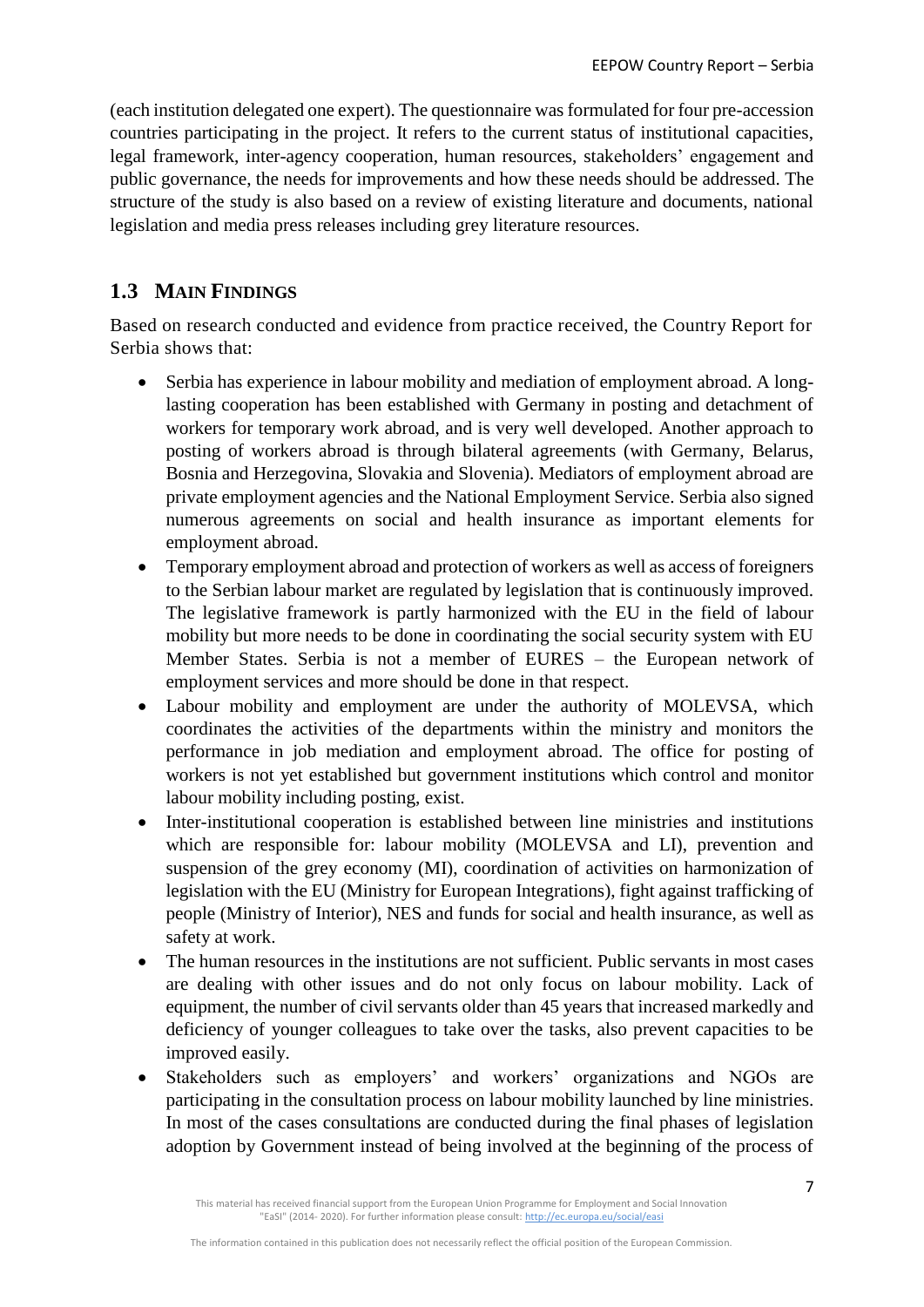drafting legislation proposals. Regarding participation in the Negotiation Process towards EU accession, stakeholders are participating indirectly through the consultation mechanism established by NGOs dealing with EU integration. Only one stakeholder at national level, i.e. CCIS, is directly involved in the negotiation process.

• According to the World Bank Governance Index regarding Public Governments, during the last decade Serbia ranked in the middle of all countries in the world evaluated on government efficiency and voice and accountability indicators. Over the same period, on the "political stability and absence of violence" indicator, Serbia significantly improved its position. Visible improvement can be noticed on regulatory quality and rule of law indicators. As regards the "control of corruption" indicator, Serbia is on the same position as in the last decade (World Bank, 2018).

#### <span id="page-7-0"></span>**1.4 STRUCTURE OF THE COUNTRY REPORT**

The Country Report is structured as follows: Section 2 provides an overview of the socioeconomic context and the EU integration process in Serbia; Section 3 describes the methodology used for the data collection and analysis, and the challenges and limitations during fieldwork; Section 4 addresses the results of the research conducted according to the six aspects of the analytical framework; Section 5 presents conclusions through evaluation of results and findings; and Section 6 demonstrates the policy implications and provides proposals for the improvement of labour mobility and posting in Serbia.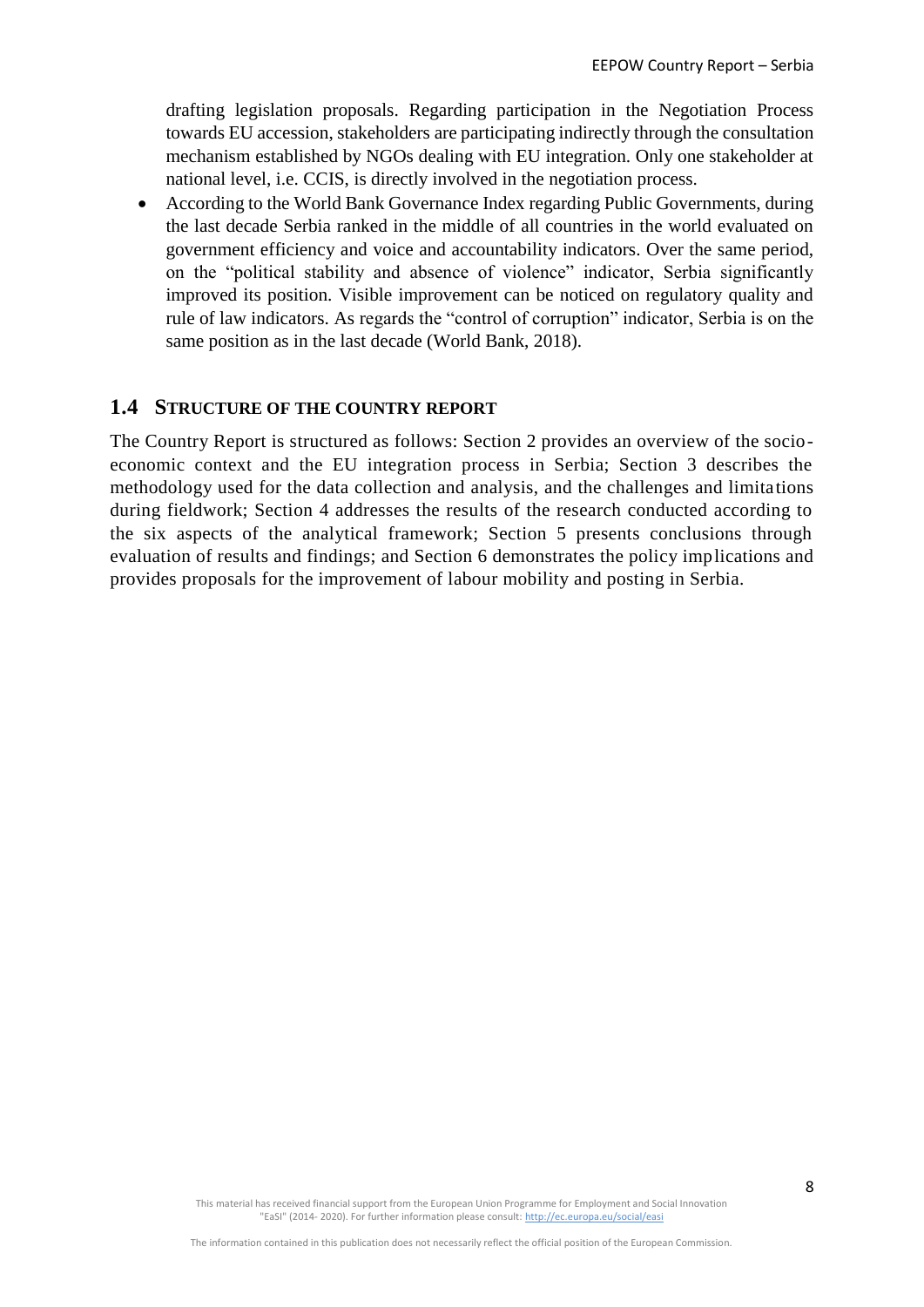# <span id="page-8-0"></span>**2 COUNTRY CONTEXT**

### <span id="page-8-1"></span>**2.1 SOCIO-ECONOMIC OVERVIEW**

#### <span id="page-8-2"></span>**2.1.1 Labour markets**

According to information presented in an Annual Report of NES activities, which refers to indicators of the Labour Force Survey and Statistical Office data, the employment rate of the working population in Serbia in 2017 was 59.2%. Compared with 2016 it was 4% higher, while the unemployment rate was 13.5%, which means a decrease of 2.4%. The number of unemployed persons registered in December 2017 was 741,424, of whom 404,617 or 54.57% were women. Compared to the same period of the previous year, the number of people looking for a job decreased by 87,015 persons or 10.5%. The age structure of unemployed persons is unfavourable. The average age of an unemployed person is 41 years and 3 months and the number of unemployed older than 50 years is 192,497 or 31.1% of the total number of persons registered by NES. The number of young persons under 30 years is 22.4% (or 138,391 persons) and it has increased compared to the previous year by 32,854 persons, or 19.2%. In 2017, 391,667 persons were registered by NES as unemployed with a monthly average of 32,639 persons (decrease by 9.9% compared to the same period in the previous year). In 2017, jobs were provided to 268,497 registered persons by NES, the monthly average was 22,375 and compared to 2016, it has increased by 1.3%. At the same time, in 2017, 81,156 persons asked for assistance of NES in employment, which means an increase by 13% (National Employment Services, 2017).

#### <span id="page-8-3"></span>**2.1.2 Labour demand and supply**

NES and private employment agencies as employment mediators announce the job vacancies. In 2018, there were 112 employment agencies registered by MOLEVSA.

The Infostud employment web portal analysis on job vacancies showed that in 2017, there were 30,671 job offers for which 199,231 applications were submitted. Most of the job offers published were for the following positions: trade and sales representatives, IT developers, administrative officers, drivers, warehouse keepers etc. The most attractive jobs were drivers, hairdressers, mechanical engineers, chiefs, mechanicals. For 58% of the job offers, a secondary level of education was foreseen (Infostud website, 2018).

When it comes to qualifications, the labour market in Serbia is still characterized as an unregulated system of qualifications. Despite recognized market needs and active labour market measures implemented by NES, problems still exist in practice (a high share of informally employed persons in total employment, still high unemployment, especially of young people). The most wanted occupations are not recognised in the education and employment system. The National Qualification Framework was recently regulated by law and its list of occupations is expected to be redefined accordingly. Engagement of employers in the definition of qualifications is still very weak. It is expected that, in the future, they will be more recognised as partners in the redefinition and creation of new qualifications needed on labour market (National Qualification Framework website, 2018). The problem that becomes more serious each year is labour migration in all categories of occupations from Serbia to EU countries.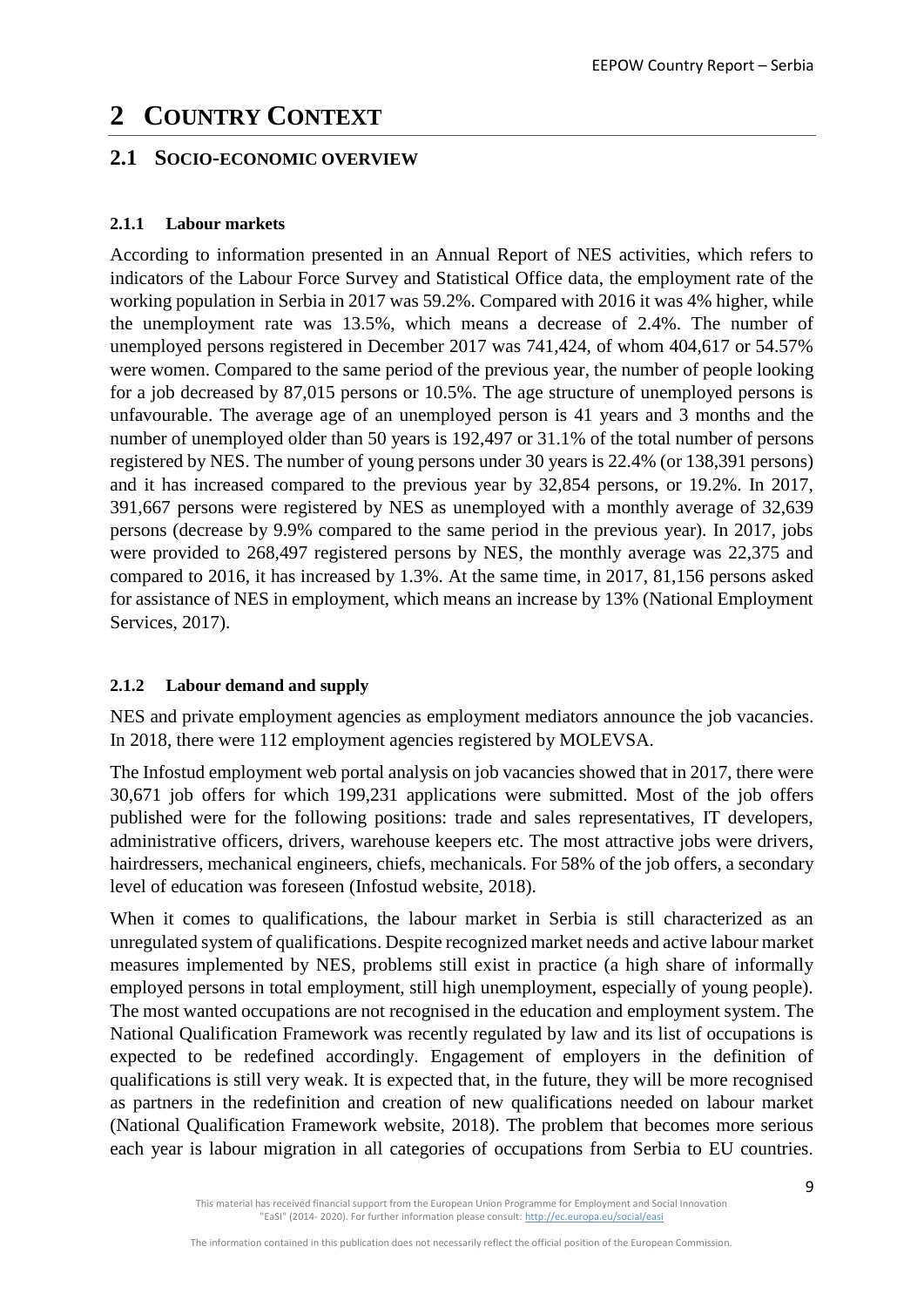Because of that, the domestic labour market is suffering a lack of vocationally educated workers. The reform of the education system is too slow and cannot answer the qualification needs on the labour market. Because of that, a dual education model is proposed by the Law on Dual Education as an instrument for work-based learning and will be in force from autumn 2019.

#### <span id="page-9-0"></span>**2.1.3 Working conditions**

The Survey on working conditions 2015 conducted in EU28 and EU candidate countries, compared the countries by various working indexes (which rank 0-100). For example, on the "physical environment condition" index Serbia is ranked on position 83, i.e. EU28 average; on the "work intensity" index Serbia ranked on position 35 which means 10 ranks lower than EU28 average; on the "social environmental" index (positive  $-$  social relationships and negative  $$ harassment at the workplace), Serbia ranked on position 80, i.e. 5 ranks higher than EU28 average (Eurofound, 2017). Although the percentage of work-related injuries due to lack of personal protective equipment reported in 2017 was 5% and can be considered as relatively low, further improvements concerning the use of protective equipment are needed. One of the measures that can be taken are public awareness campaigns about the need to use personal protective equipment as a prevention measure, especially in sectors with high exposure to risks.

The Socio-Economic Council of the Republic of Serbia as a tripartite governmental body decides on the minimal wage. In 2017 it was 143 RSD/hour (1.21 EUR) without taxes and other charges, which means that an average net salary was 25,168 RSD/month (212,38 EUR) or a gross salary of 33,763 RSD (284,1 EUR). In 2019, an increase of the minimal wage by 0.10 EUR is foreseen and it will be 155 RSD/hour (1.31 EUR) (Socio-Economic Council website, 2018). A working week counts 40 hours. Employees have the right to adequate earnings, safety and health at work, health care, insurance, dignity and decent work conditions. On other hand, employers are constantly complaining that taxes and charges on salaries are unrealistically high and not corresponding to the economic power of employers on the market. The level of taxes and charges on salaries in Serbia is 63%. Employers are using this argument as an explanation for not increasing the minimal wage. It was announced by the Ministry of Finance that in 2019, the share of taxes and charges to be paid by the employer will be lowered, which will lead to a reduction of charges on salaries for employers by 0.75%.

On the other hand, media reports had indicated that poor working conditions exist, mainly in companies established by foreign investors. One of the reasons for this situation may be found in the fact that foreign investors are looking for cheap work in Serbia. Also, Serbia is promoted as a country with a qualified but cheap workforce. On the other hand, employees' organizations, i.e. trade unions, are weak in Serbia. That prevents employees from even starting to fight for their rights. Besides that, the judicial system is still unreformed and cases on labour disputes last extremely long (Balkan Insight website, 2018). Measures to be taken could be improvement of education and organization of specialized trainings for judges.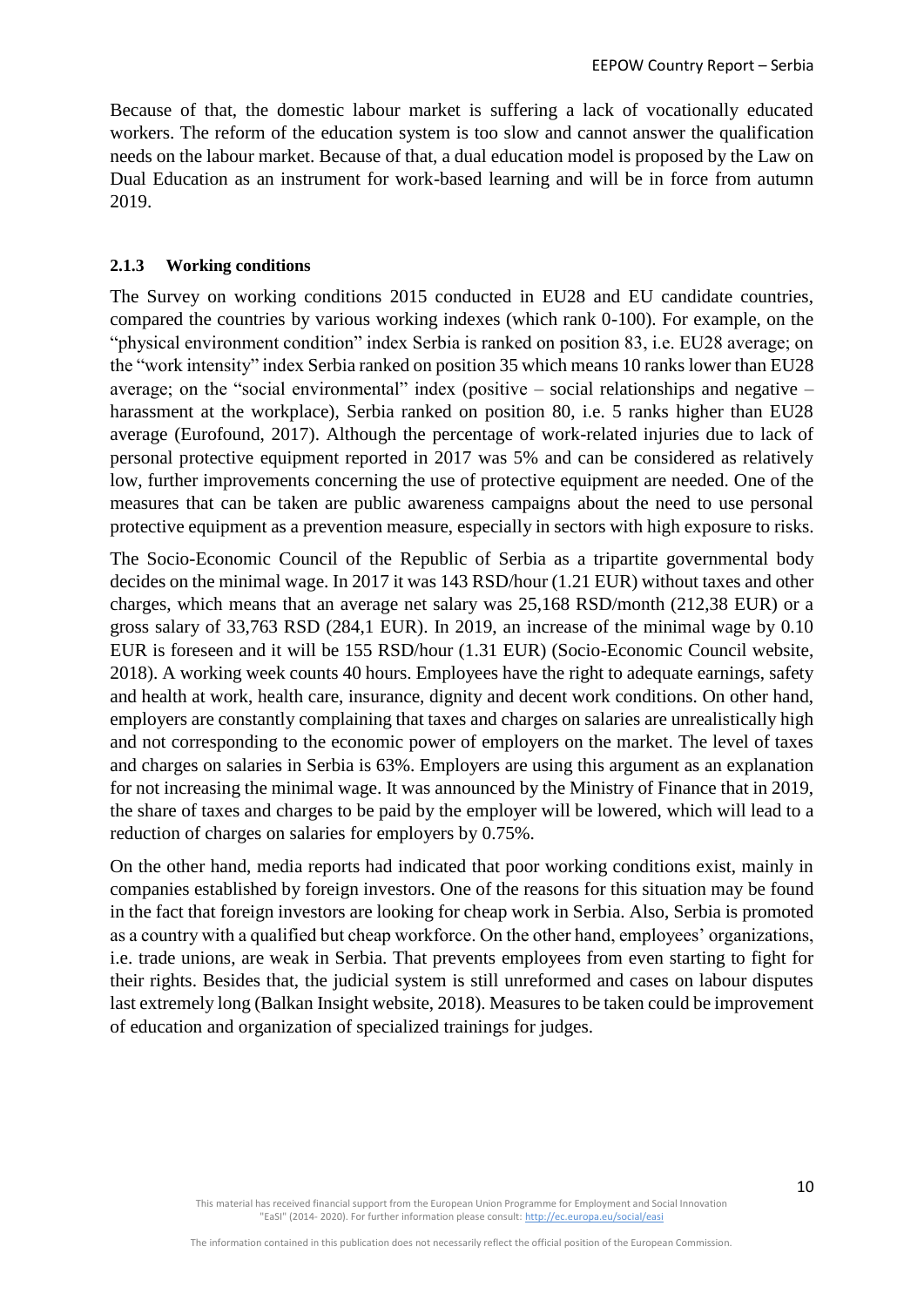#### <span id="page-10-0"></span>**2.1.4 Labour migration**

Serbia is an emigration country similar to other Western Balkan countries. Migration has continued from 1990 to 2015, reaching 0.9 million emigrants from Serbia. The most popular emigration destinations for Serbians are Germany and Switzerland (World Bank, 2018).

Serbia does not have complete records of emigrated persons. For the purpose of preparation of a migration profile, as in other Western Balkan countries, Eurostat sources and data on the number of emigrants on annual level are used. Emigrants from Serbia tend to be young and of working-age. Women have an increasingly and children a relatively large share among emigrants. More high-educated than low-educated migrants left the region.

NES performs activities and projects on the recruitment of Serbian citizens on foreign employers' demand as well as for well-known employers. In 2016, for example, 516 persons were employed abroad (Germany and Slovenia).

Based on the Employment Agency reports, which are submitted on a six-month basis to MOLEVSA, in 2016 the number of Serbian citizens that were employed abroad by foreign employers was 5,057. Most of these employees were sent to work in Germany (2,062), the Russian Federation (418), Romania (220), etc.

Media reports indicated that the most desirable destination countries for work abroad are Germany, Austria and Switzerland but in the end, most of the workers find jobs in Slovakia, the Czech Republic and Russia. Although most of those that want to leave are unemployed, there are also persons who seek for a "supplement" to their salary or for a new job. During the summer season, the number of departures to work on seasonal jobs is constantly increasing, mostly in Croatia and Montenegro (Tanjug Newspapers Agency, 2018).

Posting of workers abroad is regulated by legislation, bilateral agreements and by detachment procedures with Germany. According to information provided by CCIS for the detachment year 2016/2017, the number of detached workers from Serbia was 2,156 and the percentage of quota utilisation was 77.8%. In the first 7 months of 2018, it was 2,391 detached workers and a percentage of quota utilisation of 86.32%.

Emigration to Serbia is presently mainly by people from China. Data on issued working permits provided by NES for 2014-2017, shows that the total number of issued permits was 21,397, out of which 3,398 were permits for employment. Also, the data analysis shows the continuation of this trend of increasing issuance of permits for employment in 2018.

## <span id="page-10-1"></span>**2.2 EU INTEGRATION PROCESS**

Serbia is a candidate country for EU membership and policy on the freedom of movement of workers is subject of Negotiation Chapter 2. In 2015, the European Commission concluded in its Screening Report on Negotiation Chapter 2 that Serbia is prepared for negotiations on this chapter and recommended opening of negotiations on this chapter. This Chapter is still not opened.

According to the European Commission Report 2018 for Serbia regarding Negotiation Chapter 2 – Freedom of Movement for Workers, it is stated that some progress was made and that Serbia should, in the coming years, continue enhancing cooperation with EU Member States on coordination of social security systems.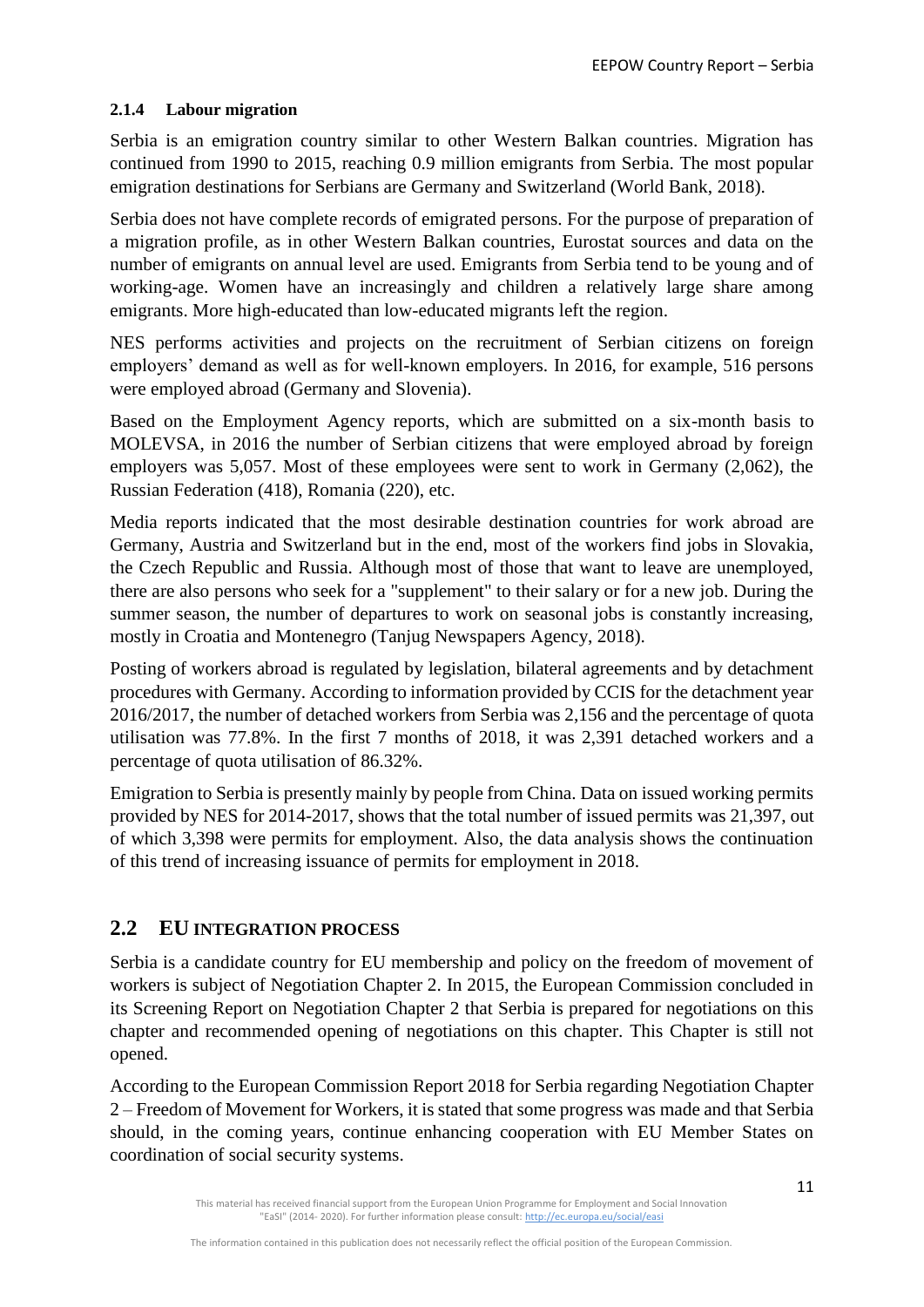Regarding Negotiation Chapter 19 – Social Policy and Employment, Serbia is partly prepared for EU membership. Some progress was made in harmonisation of legislation with the acquis, mainly in the area of health and safety at work, and in the functioning of social dialogue. Active labour market policies have been consolidated with very limited coverage of the unemployed. Serbia should, in the coming period, increase financial and institutional resources for employment and social policies to more systematically target the young, women and long-term unemployed; improve the adequacy of the social benefit system to provide more effective support for population in need; and strengthen the bipartite and tripartite social dialogue at all levels. This Chapter is still not opened.

There has been no progress on preparations for joining EURES – the European Network of Employment Services.

In the Action Plan for Negotiation Chapter 24 – Justice, Freedom and Security and the subchapter Migration, two stages of harmonization of legislation in the field of legal and irregular migration are envisaged. At the first stage, harmonization with the Acquis Communautaire has been conducted. The legislation on employment of foreigners has been harmonized with directives regarding the right to family reunification, status of third-country nationals who are long-term residents, residence permits issued to third-country nationals who are victims of trafficking in human beings and the Community Code on Visas. Also, harmonization has been achieved to some extent with the EU Directive on minimum standards on sanctions and measures against employers of illegally resident third-country nationals (European Commission, 2018).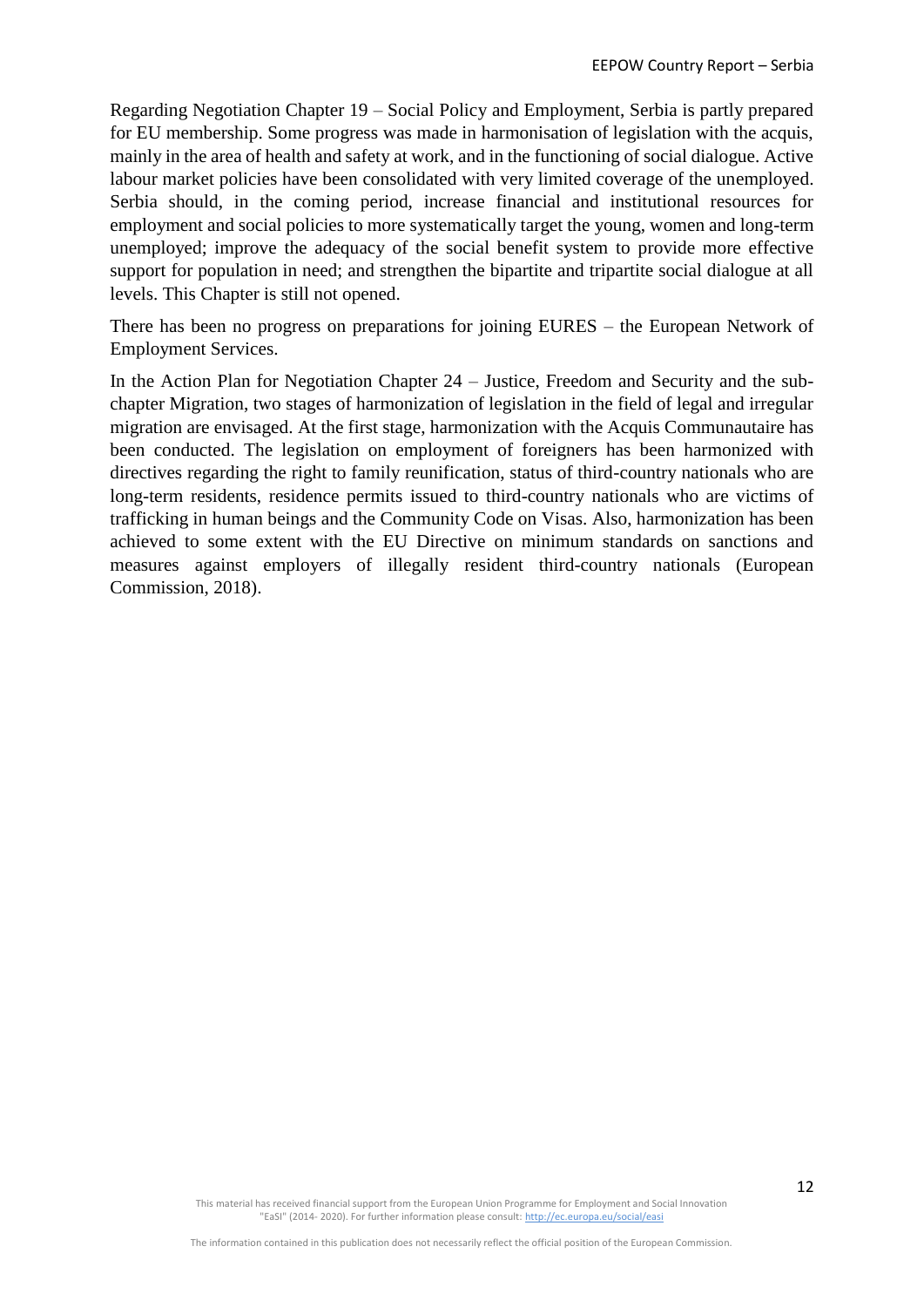# <span id="page-12-0"></span>**3 METHODOLOGY**

## <span id="page-12-1"></span>**3.1 DATA COLLECTION**

The methodology used for the purpose of drafting the Country Report for Serbia on posting was identification of existing capacities on labour mobility and employment, needs for capacitybuilding and measures that can be taken for addressing them. The overall goal was to adequately prepare Serbia for implementation of the PWD in an efficient and transparent manner. The current status of Serbian capacities for labour mobility is evaluated through:

- Review of relevant literature
	- − International and national literature (reports of institutions and initiatives, progress report on performed activities, publications, factsheets, legislation overviews, review of grey literature, media and newspapers press releases),
	- − National and EU legislation with focus on the process of harmonization as a precondition for full membership in the EU.
- Collection of empirical data:
	- Interviews were conducted with, in total, 11 institutions: 4 national institutions responsible for monitoring and control of employment and labour migration (Ministry of Labour, Employment, Veterans and Social Affairs – Employment Department, Labour Inspectorate, Directorate for Health and Safety at Work, Ministry of Trade, Tourism and Telecommunications – Market Inspection), 3 representatives of national workers' and employers' organizations (Chamber of Commerce and Industry of Serbia, Serbian Association of Employers, Confederation of Autonomous Trade Unions), 1 health insurance institution (Heath Insurance Fund), 2 labour market intermediaries (National Employment Service, Infostud), 1 Non-Governmental Organization with expertise on the intersection between EU integration process, employment and labour mobility at the national level (Astra Anti Trafficking Centre).

## <span id="page-12-2"></span>**3.1.1 Field research**

The field work of conducting semi-structured interviews was organized in the second half of June and during July and August 2018. Upon letters of MOLEVSA, stakeholders were invited to participate in the research. The invitation letters and questionnaire were provided in advance. The nominated experts were contacted in advance by telephone and email in order to determine the interview date. A brief explanation of the project and reasons for participation were provided to the experts. The interviewees were ensured anonymity on information provided. Also, some of the interviews were recorded upon the interviewee's permission and for others, notes were made.

## <span id="page-12-3"></span>**3.2 ANALYTIC FRAMEWORK**

The analytic Framework of the County Report consists of six policy domains:

• Legal frameworks analysis – examination of the current legislative status in Serbia on PWD;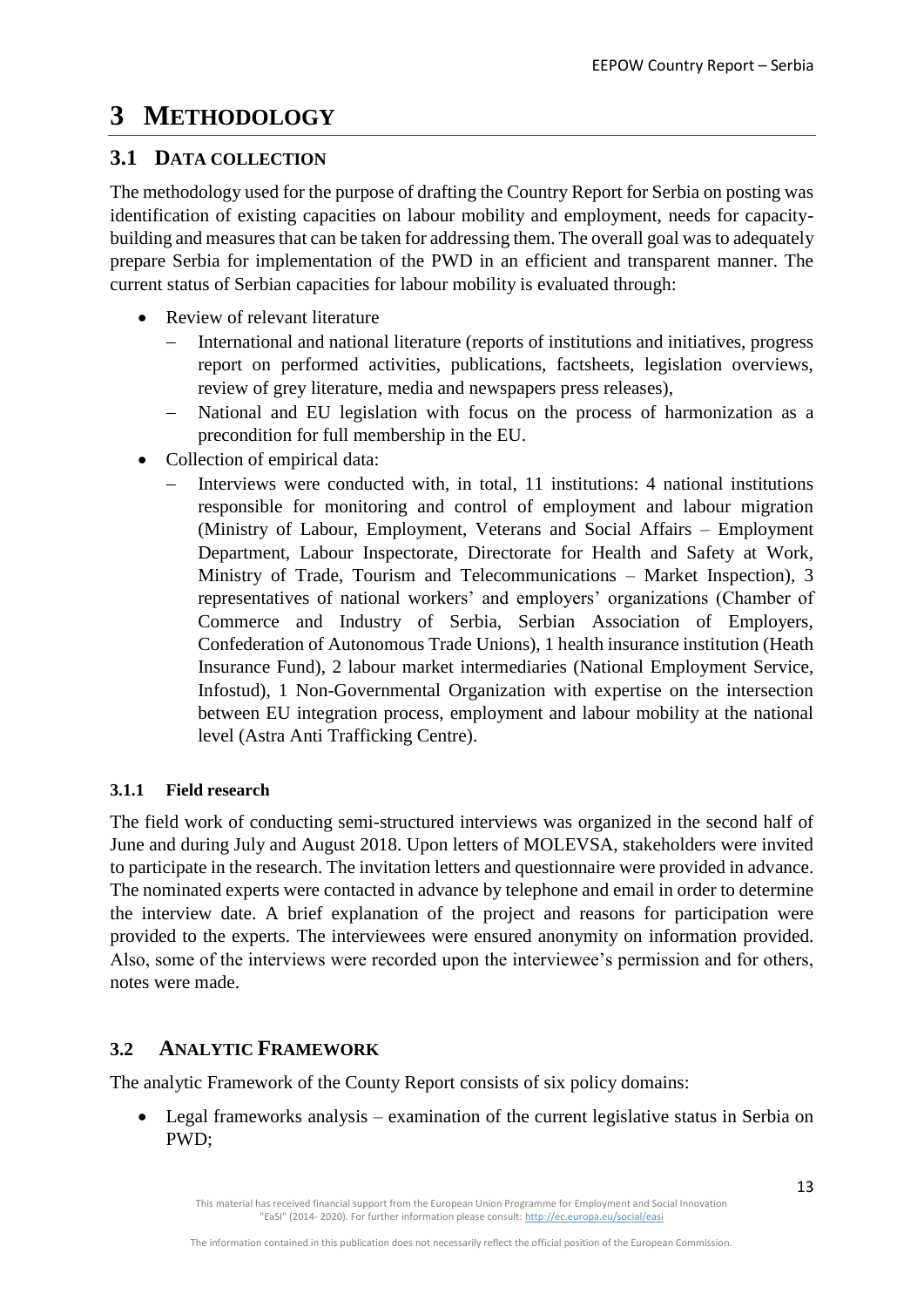- Institutional arrangement identification of existing national authorities and state organisations responsible for monitoring and controlling labour mobility between Serbia and EU and third countries;
- Inter-agency cooperation national authorities' and state organisations' cooperation on implementation of the legal framework for mobility of workers, monitoring and control of labour practices and cross-border mobility;
- Human resources within the national authorities in charge of control of labour practices and cross-border mobility, education of staff on the posting of workers or on cross-border labour mobility;
- Stakeholders' engagement involvement of the national workers' and employers' organizations in the process of EU integration focussing on the chapters that cover employment and labour mobility in the EU labour market;
- Public governance is presented according to the World Bank Governance Index and includes the evaluation of the process by which the government is selected and monitored; the capacity of the government to formulate and implement policies; and the impact of citizens and the state institutions that govern economics including social interactions between them.

## <span id="page-13-0"></span>**3.3 CHALLENGES AND LIMITATIONS**

The PWD is still not in force in Serbia and because of that there was need to examine the capacities for its implementation in the future. In order to be able to compare data and information between the four pre-accession countries participating in the project, a unique questionnaire was created in advance. Although questionnaire and invitation letters with a brief explanation of the project's goal were submitted to nominated experts in advance, it was necessary for researchers who carried out the research to explain further why it was necessary and useful for the institutions to participate in the research. The reasons for that we can find in the fact that nominated experts were civil servants in operational positions. No institution has determined high-level officials to participate in the research. On the other hand, the answers to the questionnaire by high officials should provide the overview on existing and needed capacities for posting.

Field work was performed during the summer months, when most of the experts had scheduled their vacations. Due to that, receiving positive replies by institutions for participation in the research was time-consuming for MOLEVSA and the researchers. Most of the institutions nominated senior experts, i.e. civil servants, with long working experience and that was positive. Moreover, only few institutions did not react positively on the invitation to participate in the research. We can presume that they did not understand the reasons why discussion on PWD was launched or that they are not sufficiently informed on labour mobility and posting procedures.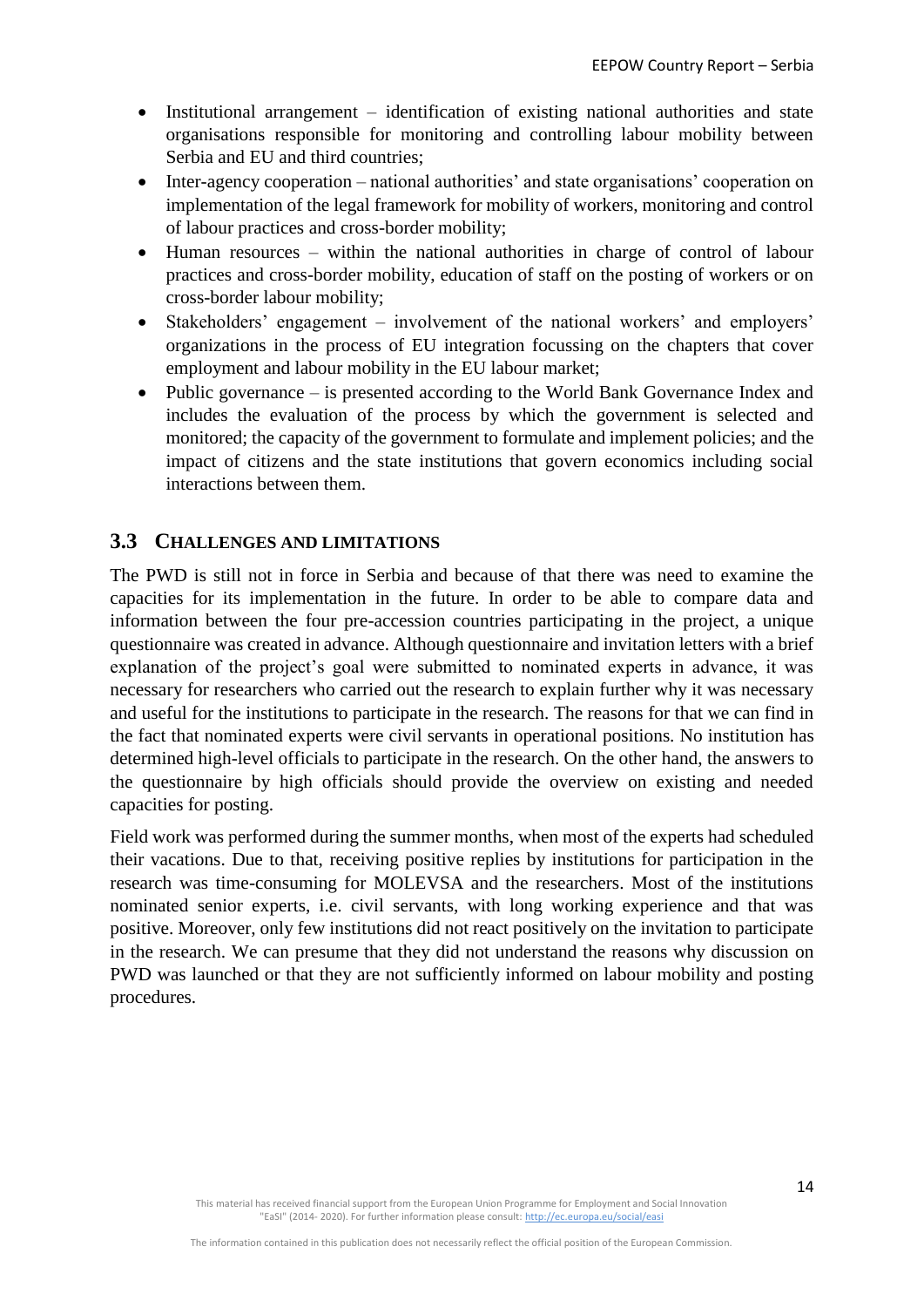# <span id="page-14-0"></span>**4 RESULTS**

## <span id="page-14-1"></span>**4.1 LEGAL FRAMEWORK**

### <span id="page-14-2"></span>**4.1.1 Employment laws and regulations**

General labour legislation in Serbia is harmonized with the EU as regards the free movement of workers, i.e. access to the labour market, employment of foreigners and equal treatment in employment.

Labour issues are governed by the Labour Law ("Official Gazette of the Republic of Serbia", Nos. 24/05, 61/05, 54/09, 32/13, 75/14, 13/17 and 95/18 – other Law). The last amendments to the Labour Law introduced the obligation of employers to register at the CROSI obligatory social insurance before employees would start to work.

Health and Safety on Work is regulated by the Law on Health and Safety on Work ("Official Gazette of the Republic of Serbia", Nos. 101/05, 91/15 and 113/17 – other Law). In 2017, MOLEVSA established the following working groups for drafting: the Law on Safety and Health at Work, which still performs its activities and the Strategy on Safety and Health at Work 2018-2022 with the Action Plan (the previous strategy was for the period 2013-2017); overview of statistics on injuries at work according to the European methodology (MOLEVSA, 2017).

Related to the coordination of social security systems, Serbia is in the process of negotiation of agreements with several EU states. Electronic exchange of social security data is available with most of the Western Balkan Countries. There is a need for additional improvement of cooperation between Serbian and EU Member States on social insurance. There has been no progress on the European Health Insurance Card implementation (European Commission, 2018).

The Law on Employment and Unemployment Insurance ("Official Gazette of the Republic of Serbia" Nos. 36/09, 88/10, 38/15, 113/17 – other Law and 113/17) regarding posting stipulates that the person shall have the right to unemployment benefits in case of a cancelled employment contract in accordance with the international agreement. The NES is responsible for the implementation of regulations in the field of unemployment insurance, i.e. for resolving the request for pursuance of the right to unemployment benefits.

## <span id="page-14-3"></span>**4.1.2 Labour mobility laws and regulations**

#### *Posting of workers abroad*

The Law on conditions for posting employees to temporary work abroad and their protection entered into force in 2016 ("Official Gazette of the Republic of Serbia", No. 91/15). This law regulates the rights of employees, conditions, procedures and obligations of the employers, cooperation of public institutions and organizations that perform activities related to the protection of the rights of employees, and supervision of the implementation of this law. The abovementioned law applies to: a) implementation of investments and other works b) the provision of services (based on the contract of business cooperation) and c) workers' vocational training and trainings in the framework of inter-company movement.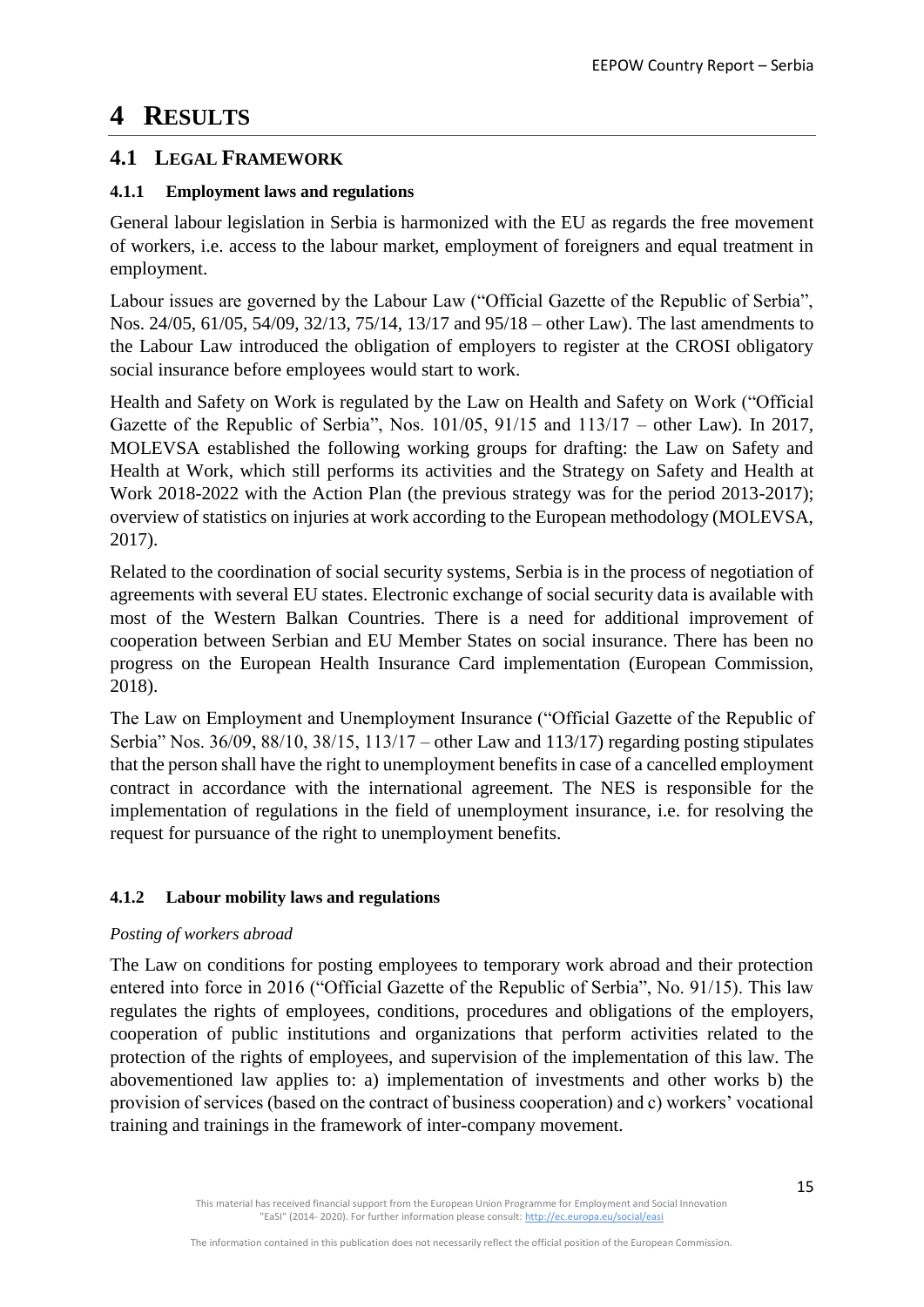The amendments to the abovementioned Law were adopted in 2018 (Official Gazette of RS No. 91/2015, 50/2018). Submission of a report on posted workers to MOLEVSA is not any more an obligation of the employer. The notices about posted workers submitted by employers are registered by CROSI, which is the responsible institution for maintaining the register of obligatory social insurance of workers. CROSI regularly submits the reports to the MOLEVSA and collects data on posted workers, as well as on employers who refer them. Also, employers are obliged to request permission of the posting country when changing the insurance for posted workers. Based on the data from the register, the MOLEVSA can get an overview on posted workers (number, age and gender etc.). The administrative procedure within the ministry is reduced. On the other hand, monitoring of the posting process remains the responsibility of MOLEVSA.

#### *Employment of foreigners in Serbia*

The Law on Employment of foreigners was adopted in 2014 aiming to contribute to the creation of a favourable environment for foreign investments and employment of foreign staff. The types of employment permit for foreigners that can be issued are for: employment (students, seasonal employment), special cases of employment (referenced persons, movements within the company, independent consultants), self-employment. The Amendments to the abovementioned law were adopted in 2017 ("Official Gazette of the Republic of Serbia", Nos. 128/14 and 113/17), introducing a new type of working permits (workplace education and training), new conditions for the extension of the working permits and the possibility to transfer employees within the company. The additional amendments to the law were adopted in 2018 ("Official Gazette of the RS", Nos. 128/14, 113/17 and 50/2018) in order to further simplify procedures for issuing working permits. The deadline for the implementation of the labour market test before issuing a working permit, is reduced.

#### *Employment mediation*

Drafting of the Law on Temporary Employment Agencies is expected to be completed by the end of 2018. It is expected that the law will regulate employment for the purpose of temporary transfer to another employer, as well as the labour and legal status of the transferred employees, i.e. their rights and protection, and in particular the right to equal status with other employees regarding earnings and basic labour rights.

Based on legislation presented, it can be noticed that changes in legislation of labour mobility were introduced several times in the last few years. The frequent modifications imply that stakeholders, employees, employers and their organization are not adequately consulted or are not motivated to be engaged in the process. In that respect, it is necessary to improve the consultative process further by including the stakeholders in working groups for drafting and by asking them to submit proposals at an early stage of legislation creation.

#### <span id="page-15-0"></span>**4.1.3 Specific issues for migrant and/or posted workers and bilateral or multilateral agreements with the EU or EU Member States on labour mobility**

#### *Law on Employment of Foreigners*

Regarding the Law on Employment of Foreigners, there is no provision that applies to employers who employ illegal migrants. However, the Labour Law contains general provisions

This material has received financial support from the European Union Programme for Employment and Social Innovation "EaSI" (2014- 2020). For further information please consult: <http://ec.europa.eu/social/easi>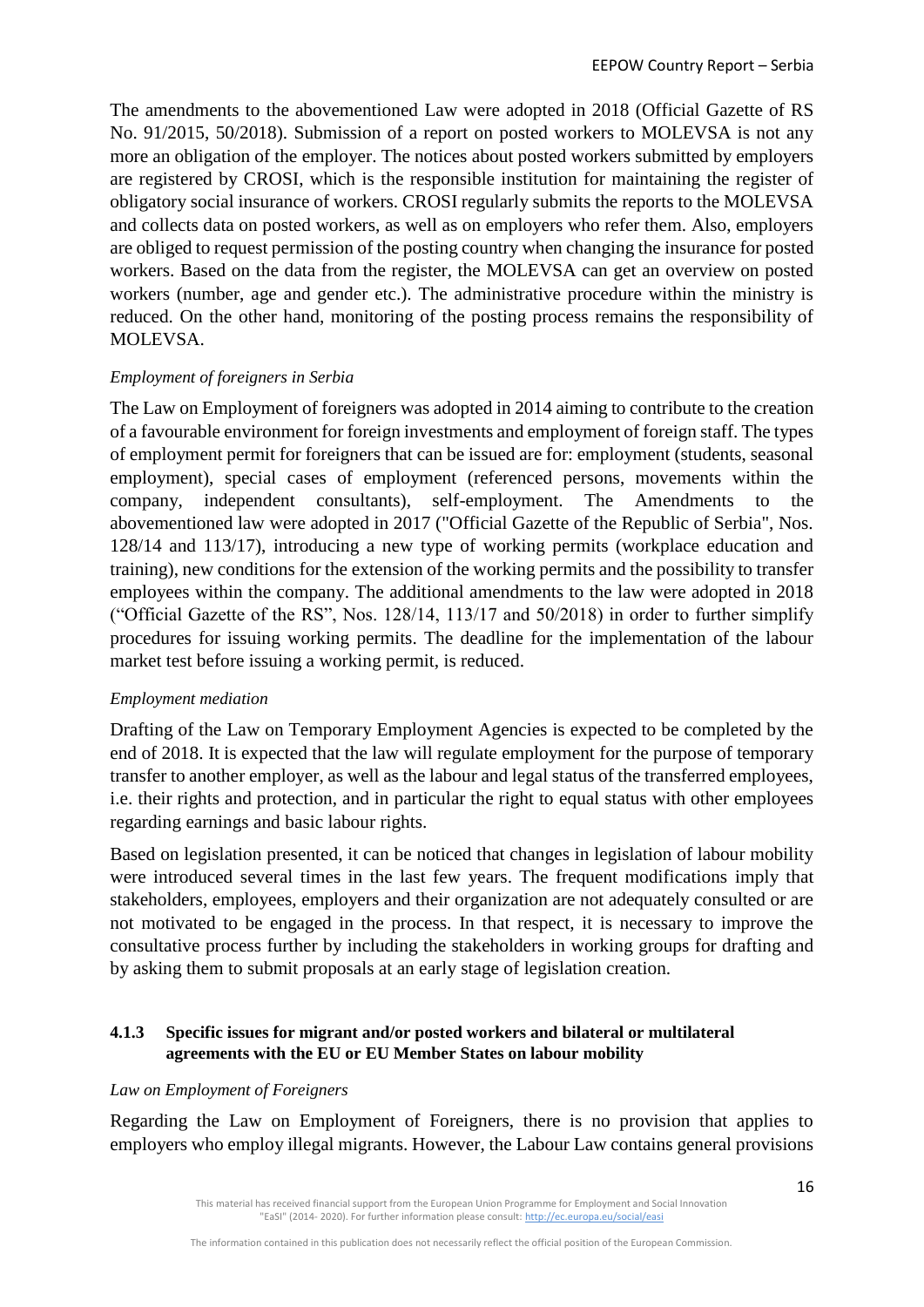imposing penalties for illegal employment and prohibition of an employer's business activities for a certain period is another option. However, the criminal offence is not foreseen for employment of irregular migrants.

#### *Posting of employees abroad under bilateral agreement, detachment of workers to Germany*

Serbia as successor to Yugoslavia continues the implementation of an International Agreement signed with the Federal Republic of Germany ("Official Gazette of SFRY – International Agreements", No. 11/89) on posting of Yugoslav workers on the basis of a contract for the execution of works. The contingent of workers is negotiated in advance between MOLEVSA and the Germany Bureau for Employment and is approved annually. In 2016, by Decision of the MOLEVSA, CCIS was appointed as institution responsible for the appropriate allocation of the assigned contingent of workers, management of records and control. Business operators from Serbia are eligible to apply and participate in the distribution of the determined contingent of workers and a registered office or business unit in the Republic of Germany is a precondition.

#### *Temporary work of Serbian citizens abroad*

The posting of workers is regulated by law and recent changes aim to better regulate and explain the procedure on legal posting. The worker must be employed for at least three months to be eligible for posting in another country.

Serbia has several bilateral agreements signed on temporary employment abroad (Belarus, Bosnia and Herzegovina, Slovakia and Slovenia). These agreements are a guarantee to Serbian citizens working abroad to have the right of equal payment and conditions at work such as the residents of those countries. Negotiations are in progress with Hungary, Qatar, Malta and the Russian Federation. Due to the fact that Slovakia demonstrated a high need for additional workforce, one of the most wanted destinations for Serbian workers is this country. Based on that fact, a Protocol between MOLEVSA and the line ministry in Slovakia on cooperation in employment was signed and certain results in prevention of informal work and protection of Serbian workers in Slovakia were accomplished.

Still, media reports have pointed out infringements of the posting procedure. Illegal working migration remains highly present. Illegal employers concluded contracts with workers at the border crossing or even when they arrive in the foreign country. They are actually "traffickers" because the authorities do not have information about workers sent abroad or information about the countries in which they were sent (Newspaper Dnevnik, 2018). Also, MOLEVSA revoked the employment license to a private agency due to irregularities of the job offers in Slovakia and an advertisement without presenting the wage calculation, working conditions etc. The agency was prohibited to perform employment activities for three years (Web portal Radnik, 2018).

In case of illegal employment abroad, very often workers are left without any protection. The GRETA Report for Serbia showed that Serbian workers were exploited during construction works performed in the Russian Federation. The workers were blackmailed under the threat of being reported to the Russian immigration authorities. A criminal proceeding is ongoing at the Higher Public Prosecutor's Office in Serbia. In another similar case involving Serbian workers in Moscow, the Higher Public Prosecutor's Office in Serbia decided that there was not sufficient evidence to initiate criminal proceedings for trafficking (Council of Europe, 2017).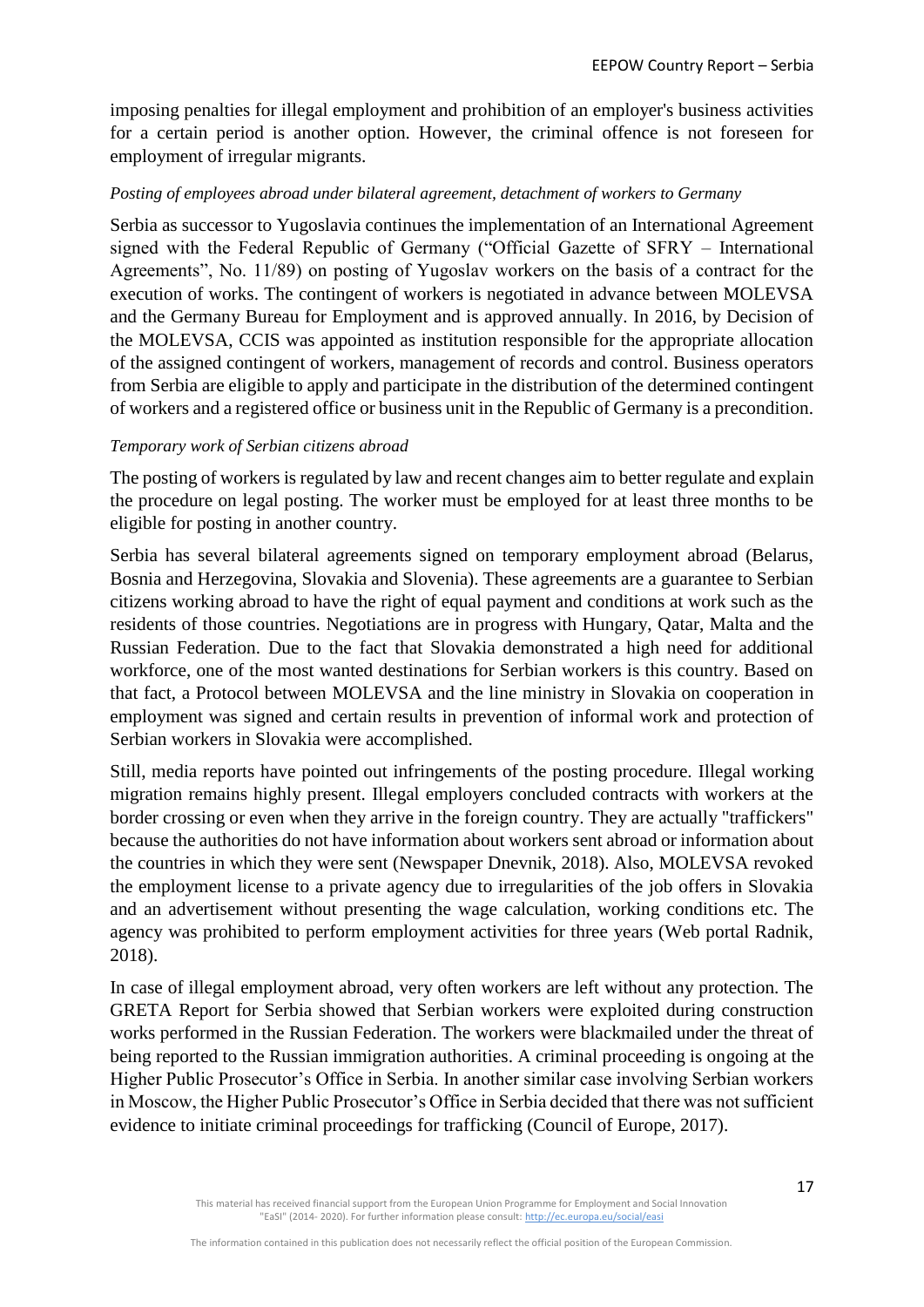#### *Coordination of social security systems between Serbia and other European countries*

This issue is regulated by bilateral agreements signed between Serbia and other countries on comprehensive international insurance that covers the entire area of social security (pension and disability insurance, health insurance, health care and maternity, insurance in the case of an injury at work and occupational diseases, unemployment insurance and child allowance, etc.) or incomplete social security that includes only specific segments of social security. The Republic of Serbia applies the Agreements on Social Security with numerous countries out of which 19 agreements were signed with countries of the European Union (Austria, Cyprus, Slovakia, Great Britain, Luxembourg, France, Hungary, Denmark, Bulgaria, Czech Republic, Italy, Germany, Sweden, Slovenia, Netherlands, Poland, Belgium, Romania and Croatia), as well as with Norway and Switzerland. Those bilateral agreements will be in force until Serbia's accession to the EU. Currently, Serbia is implementing the agreements on electronic exchange of data on pension and disability insurance with countries of former Yugoslavia.

Serbia is harmonizing the legislation with the EU according to the National Programme for adoption of the Acquis Communautaire (NPAA), i.e. a strategic national document that presents timelines for fulfilment of obligations on harmonisation. The revision of this document is sometimes used as reason for postponing the harmonisation of laws and by-laws with EU Directives and Regulations.

### <span id="page-17-0"></span>**4.2 INSTITUTIONAL ARRANGEMENT**

**MOLEVSA** is the responsible ministry for implementation of labour and employment policies, with separate units that perform the following tasks:

- Group for normative, study and analytical work (equal treatment of employment of foreigners in Serbia, protection of Serbian employees temporarily posted abroad, monitoring of implementation of strategies, legislation in the field of labour, participation in drafting international agreements on posting, etc.).
- Group for active employment policy (analysis of trends in the labour market, monitoring the effects of regulations in the field of employment and proposals for improvement, monitoring the effects of active employment policy measures and creation of new proposals etc.).
- Unit for normative, administrative and supervisory tasks (harmonization of legislation with the EU, monitoring the implementation of legislation of employment of foreigners, addressing administrative matters in the second instance in the procedure for issuing work permits to foreigners; improvement and monitoring of records in the field of employment, assessment of working ability and opportunities and issuing of work permits, etc).

According to the information received in an interview with a representative of MOLEVSA, the posting procedure has been simplified and ensures transparency of the process because of the data available in the CROSI database.

As an illustration, the number of temporarily posted workers before and after adoption of the Law is presented in Table 1. (National Assembly of Republic of Serbia, 2018).

This material has received financial support from the European Union Programme for Employment and Social Innovation "EaSI" (2014- 2020). For further information please consult: <http://ec.europa.eu/social/easi>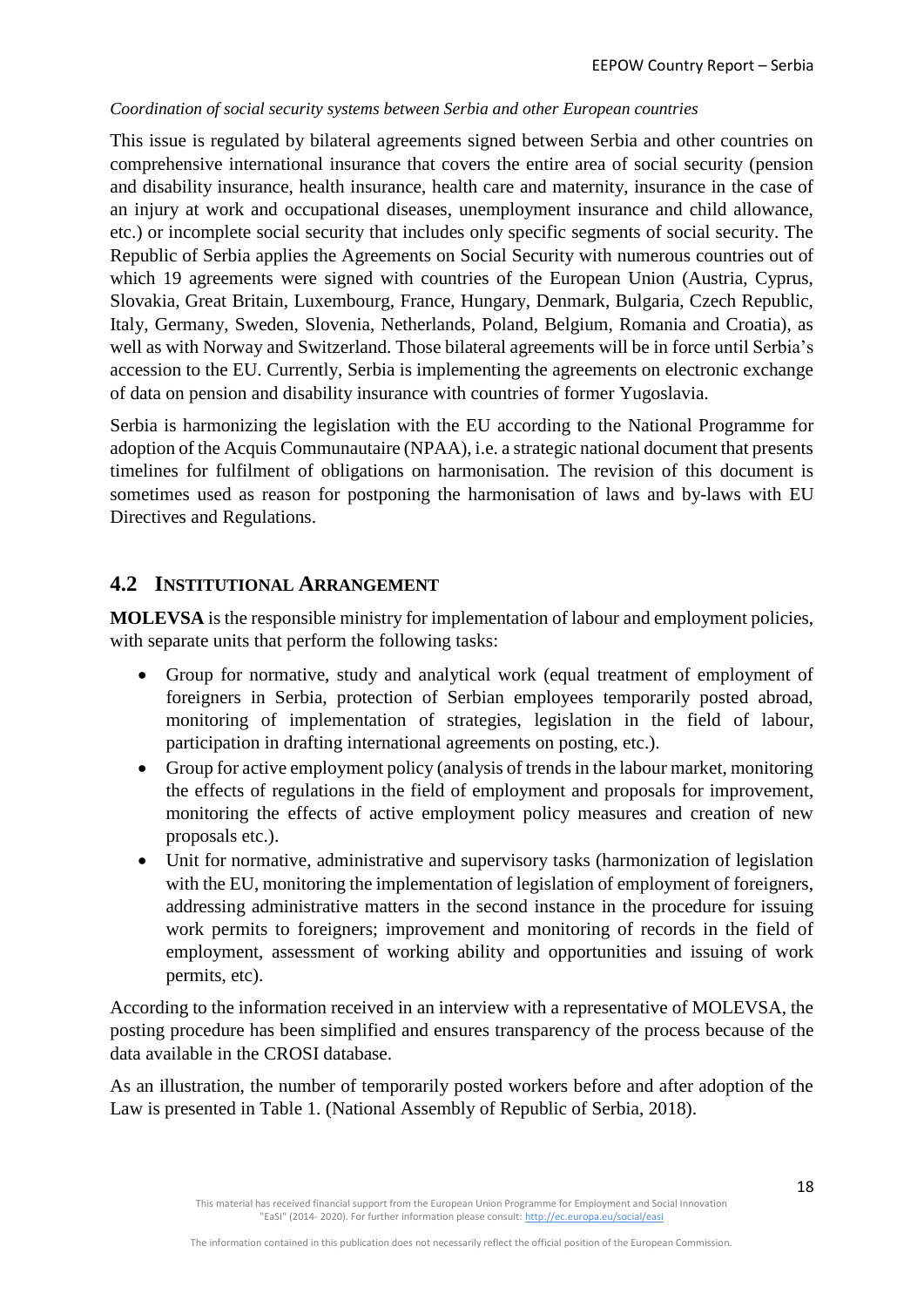| Year                                                                                          | No of Notices | No of employers | No of posted workers |  |  |  |  |  |
|-----------------------------------------------------------------------------------------------|---------------|-----------------|----------------------|--|--|--|--|--|
| Before adoption of the Law on Posting employees to temporary work abroad and their protection |               |                 |                      |  |  |  |  |  |
| 2015                                                                                          | 304           |                 | 607                  |  |  |  |  |  |
| After adoption of the Law on Posting employees to temporary work abroad and their protection  |               |                 |                      |  |  |  |  |  |
| 2016                                                                                          | 3,052         | 324             | 10,576               |  |  |  |  |  |
| 2017                                                                                          | 4.049         | 371             | 13,916               |  |  |  |  |  |
| 01.01-07.07.2018*                                                                             |               | 405             | 11.407               |  |  |  |  |  |

**Table 1. Temporarily posted workers before and after adoption of the Law**

\* Data for 2018 were presented by MOLEVSA on the EEPOW workshop held 26 September 2018 in Belgrade.

The **DSHW** is the authority within the MOLEVSA in charge for: harmonization of legislation with EU and ILO, collection and analysis of information on injuries at work, occupational diseases, work-related illnesses and situations affecting the health of employees, supervision of work of legal entities and entrepreneurs on health and safety at work and posting abroad in accordance with the domestic or foreign legislation (if it is more favourable for the employee). The importance of knowledge of bilateral agreements signed on workers' posting was underlined (MOLEVSA, 2017).

The **LI** is a second-instance complaints authority within MOLEVSA that has rights to review employers' general and individual acts, records, interrogate and take statements from responsible persons, examine business premises and facilities. Based on the information from CROSI, on registration and withdrawal of employees, the LI determines whether there are elements of violation of the posting procedure. Often, the procedure ends with a violation report and proposals for corrective measures. The interviewed expert from LI stipulated that the perception of employers on posting as a legal instrument is still weak.

**NES** as the national employment office is acting as a mediator in employment of Serbian citizens abroad on foreign employers' request. The terms of employment, rights and obligations of the employer must be defined in advance. NES is obliged to provide protection to Serbian citizens working abroad, which implies at least equal treatment in work and residence as compared to citizens of the state of employment. In the interview held with a NES expert, familiarity with the basic principles of free movement of workers and PWD was shown. It was underlined that mediation in employment is best regulated with Germany, especially in employment of craftsmen and medical workers. Within the NES, seven migration service centres were established. Their main task is to provide working migrants with information on the risks of irregular migration, procedures for obtaining working and residence permits, possibilities for employment and study abroad, access to health care and education abroad, etc. NES is the responsible institution for issuing working permits to foreigners and conducting market tests in advance. In Serbia, issuing of working permits is the responsibility of NES while the Ministry of Interior is issuing residence permits.

The main responsibilities of **HIF** are implementation of international agreements on social insurance, development of agreements on reimbursement of health care expenses, creation of bilingual forms for implementation of international agreements on social insurance, the calculation of health care costs, etc. In the case of posting of employees, social and health insurance is used according to the bilateral agreement signed or the procedure prescribed by the domestic Law. In the implementation of bilateral agreements, each country covers the costs of health insurance for its citizens, by invoices received quarterly or annually. Having in mind daily cooperation with line institutions in EU countries, especially Germany, in an interview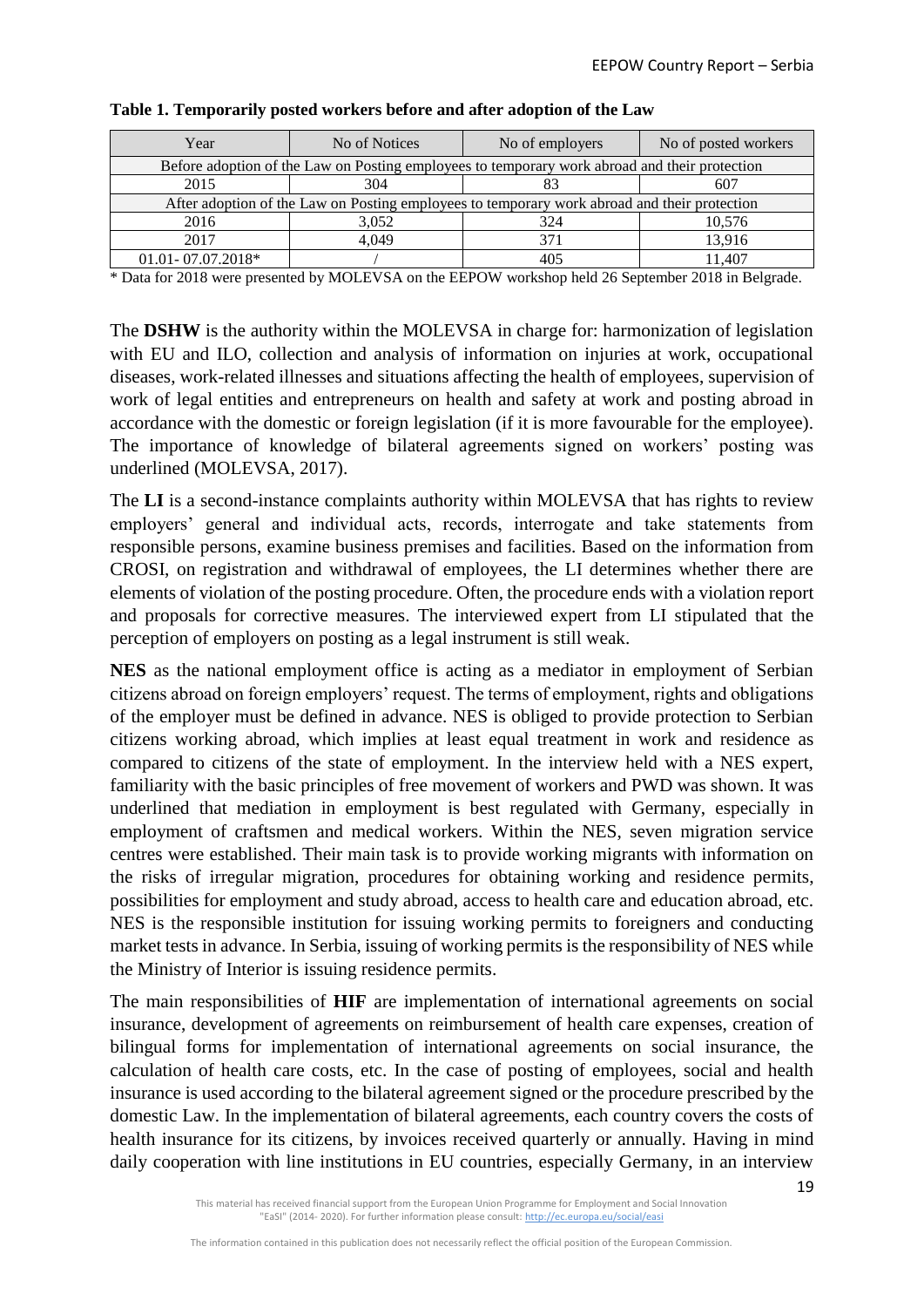conducted with a representative of HIF understanding of PWD was shown. Also, it was underlined that Serbia signed the agreements on the European Social Insurance Card with 9 countries (Austria, Germany, Bulgaria, Croatia, Luxembourg, Hungary, Slovenia, Slovakia and Czech Republic). It was stipulated that although the calculation of costs of health insurance is now being processed electronically as a precondition for data exchange, more should be done on information dissemination and training of health institutions in submitting invoices on health insurance. Regarding employment of foreigners in Serbia, the representative of HIF is well informed on the procedures and receives the information from the relevant foreign institutions.

The competences of **MI** are related to the provision of services, the control of performance of business operations and entrepreneurs in employment as well as the suppression of informal work. The group for the prevention of the grey economy performs activities related to the suspension of illegal mediation in employment. In case of illegal firms advertising their activities with a view to mediation in employment, MI takes measures on forbidding advertising and business performance. Minor offence procedures are performed against illegal bodies and information on the procedure is submitted to the Ministry of the Interior and MOLEVSA. The interviewed expert from MI confirmed that strong cooperation in illegal job mediation between foreigners with entities in Serbia, is taking place. While MI is effectively implementing activities to suppress illegal work, the lack of prevention activities is evident. Also, an information campaign on negative consequences of illegal migration is still missing.

## <span id="page-19-0"></span>**4.3 INTER-AGENCY COOPERATION**

#### *Posting of workers from Serbia*

The institutions dealing with labour mobility and employment are receiving data on posting from CROSI. We have already noted that MOLEVSA cooperates with the CCIS; NES with MOLEVSA and private employment agencies; the HIF with the Institute for Compulsory Social Insurance; LI with DHS; MI with MOLEVSA, Misdemeanour Court and the Ministry of Internal Affairs. Cooperation with social partners, employers and workers' organizations and NGOs is on a case-by-case basis and not systematically organized. We can conclude that interinstitutional cooperation in the field of labour mobility exists but there is room and need for improvements.

Cooperation between the ministries on labour mobility is established on an operational level first of all, based on the exchange of information. Joint initiatives are performed when stipulated in legislation and there is no action plan. Cooperation with international partners is still on a low level and usually limited to an exchange of information without any mutual actions.

#### *Employment of foreigners*

Inter-institutional cooperation exists between MOLEVSA and line ministries for foreign affairs, interior affairs, finance, tax administration, the employment office and it is regulated by legislation. For the purpose of further harmonisation of legislation with the EU and introduction of a single permit (for residence and work) in the future, the Ministry of Interior had to upgrade its capacities and personnel of the NES will be transferred to the regional police directorates of the Ministry of Interior.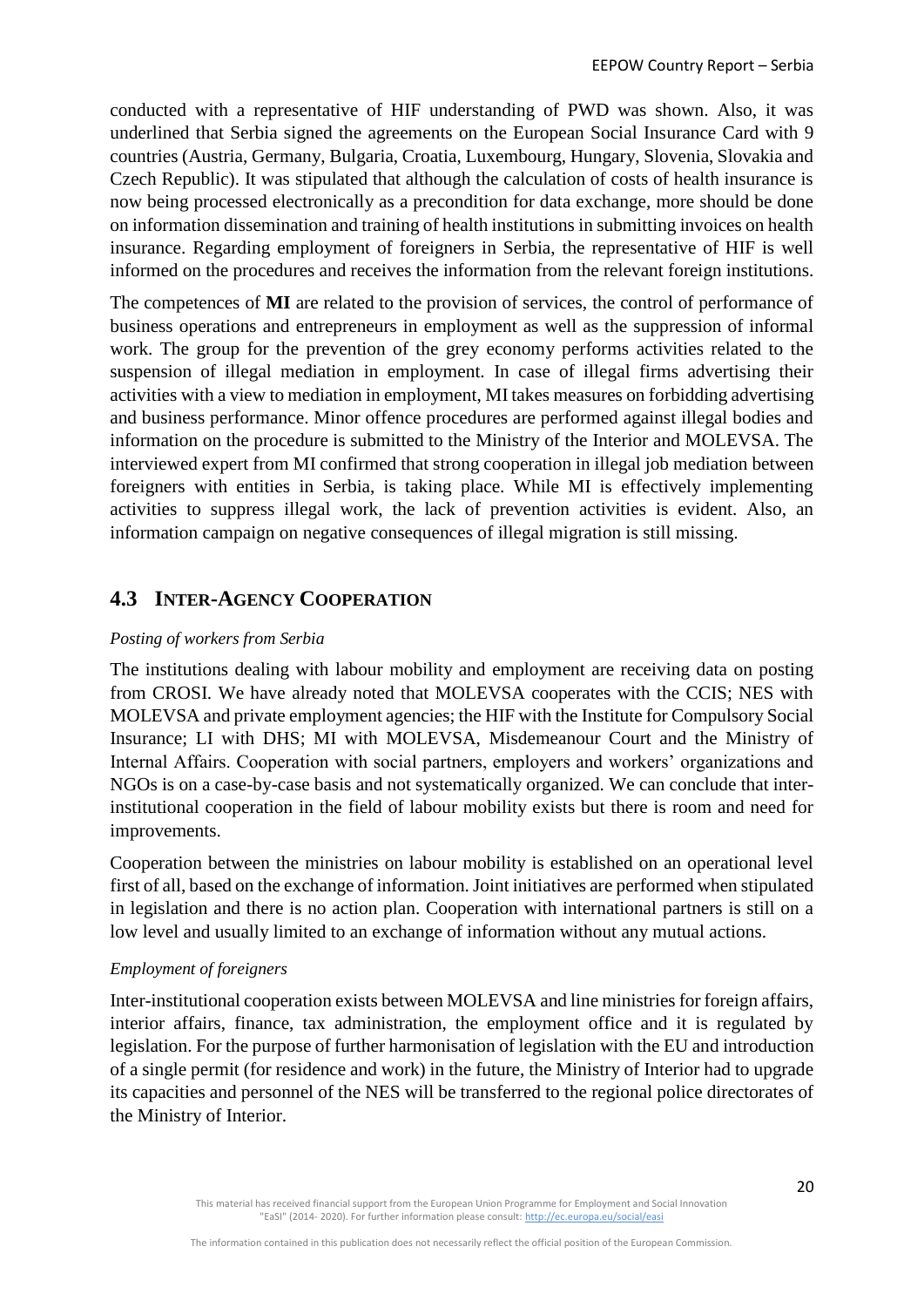#### *EU integration*

MOLEVSA is the leading institution in the negotiation process of Serbia towards EU accession and coordinates activities of other ministries and institutions involved in the Negotiation Process on Chapters: 2 – mobility of workers and 19 – employment and social policies.

#### *E-inspector*

Some years ago, a web platform e-inspector was introduced for comprehensive and effective inspection supervision and in order to avoid overlapping and unnecessary duplication of activities of various inspectorates. Employers can conduct a self-check on the posting procedure and examine all steps to be taken. However, this platform should in particular contribute to an efficient exchange of information between the competent authorities, especially at operational level, and assist as a supporting tool for joint activities and performance that is still missing.

Even though the Inter-Agency Cooperation has been established, there is need for improvements.

## <span id="page-20-0"></span>**4.4 HUMAN RESOURCES**

Within **MOLEVSA** there is a Department for Labour and Employment with 19 employees out of which 5 persons are dealing with posting of workers. The Group for Administrative and Administrative-Supervisory Affairs includes 1 head position, 1 executive position for employment abroad and supervision of the work of employment agencies and 1 executive post for administrative affairs and supervision of NES work.

LI has a total of 25 separate departments and sections of the labour inspection in administrative districts, 2 labour inspection units in the City of Belgrade, as well as two departments at the headquarters of the LI. In 2017, there were 263 employees and 2 appointed persons (director and assistant director), of which 247 were labour inspectors, lawyers and engineers from different technical professions. The interviewed LI expert underlined the insufficient number of inspectors and that a significant number of them soon will retire. For example, in the Labour Inspection Unit in Belgrade where the foremost business activities are performed, there were 54 civil servants in 2017 and in the first half of 2018 this number even sank due to the retirement of employees.

In 2017, the total number of employees at **DSHW** was 7 persons including 1 civil servant as director, 5 civil servants (2 lawyers and 3 engineers) and 1 technical and administrative assistant.

**HIF** – a total of 32 branch offices in which 1-2 persons are dealing with posting, in addition to other tasks performed. Inspectors in the field are faced with a lack of work and safety equipment (working shoes and protective helmets, etc). This is particularly dangerous in the field visits of construction companies.

At the Directorate of the **NES**, within the Department for Normative-Legal Affairs, the activities on employment mediation abroad and employment of foreigners in Serbia are carried out by 4 employees. The NES has 34 branches in the territory of Serbia, in which the consultants, at least one, among other duties, are engaged in employment mediation. In the larger branches in Belgrade, Nis and Novi Sad those tasks are carried out by two persons in each.

This material has received financial support from the European Union Programme for Employment and Social Innovation "EaSI" (2014- 2020). For further information please consult: <http://ec.europa.eu/social/easi>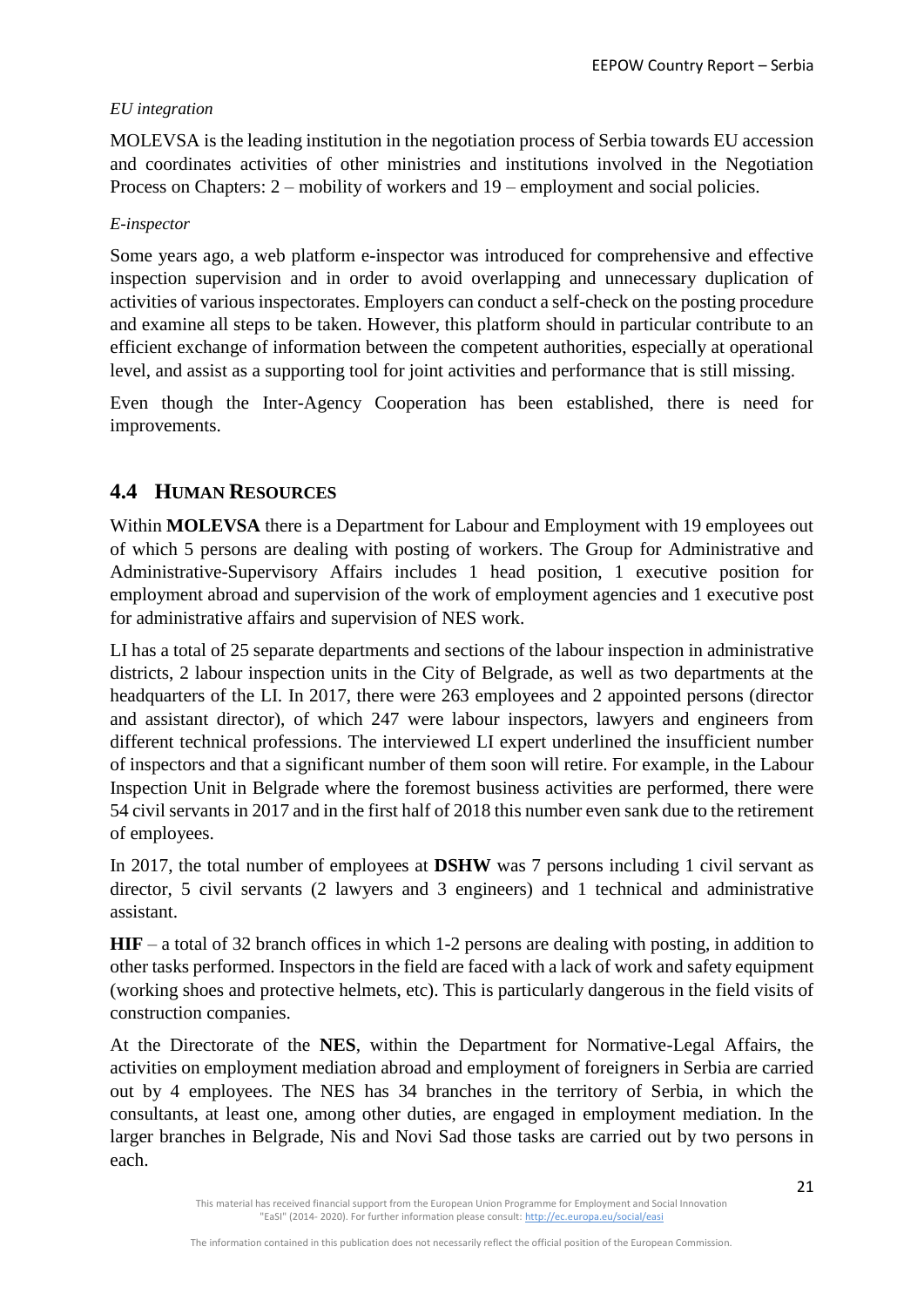**MI** is organized in 25 separate Departments and Units in Administrative Regions, 2 Units in the City of Belgrade and 2 Units at the Inspectorate Headquarters. Unfavourable working conditions, lack of equipment, insufficient staff, especially inspectors, are the most challenging issues at the moment. But the most urgent concerns are low earnings of civil servants, especially inspectors, keeping in mind their working conditions and the risks taking by them during field work (preventing illegal activities).

The lack of inspectors has a negative impact on the compliance control. More damage will be done in the future if suspension of employment of civil servants continues. Also, low earnings can have negative effects both on the quality of work and the motivation of civil servants and it can be seen as a potential risk for corruption. Overall, an insufficient number of staff in institutions responsible for labour mobility can be noticed and this issue should be addressed by higher officials as a high priority.

#### *Education needs*

It was emphasised by all representatives of institutions with whom interviews were conducted that there is a strong need for education and training as well as for an exchange of experience with other countries in the area of labour mobility. Especially the need for learning foreign languages is stipulated, with the aim of achieving an effective and efficient cooperation with institutions abroad and information exchange (trainings on inter-sector cooperation, electronic system of health insurance, exchange of data on employment mediation, prevention of and fight against illegal work, etc.). Besides that, the specialization of personnel on free movement of workers and posting is essential for further development of this instrument. Additional trainings and information exchange are necessary in the process of Serbia's EU accession, harmonization of legislation and reform of employment policies. Stakeholders believe that they should take part in education and training on labour mobility so that communication and cooperation with authorities can be improved.

#### <span id="page-21-0"></span>**4.5 STAKEHOLDER ENGAGEMENT**

#### *Involvement in the process of EU integration*

**CCIS** is the national institution that advocates and represents the interests of its members, i.e. business operators. Experts from CCIS confirmed that they were requesting the improvement of the Law on Employment of Foreigners. Also, they participated in drafting the Law on Employment by Employment Agencies and submitted comments and suggestions of its members to the line Ministry. Fruitful cooperation with MOLEVSA is established regarding the implementation of public power entrusted to CCIS on arrangement of the maximum number of employees (contingent) from Serbia to be detached to Germany. The CCIS participates in the negotiation process of Serbia towards EU accession. Besides other 'economy' chapters, CCIS has representatives in negotiation Chapters 2 and 19. This is a channel for the voice of the economy to be heard in the process of harmonization of legislation. During the interview conducted an understanding of labour policies and free movement of workers was shown. Regarding further improvement of labour, employment policies and harmonization of legislation, the good practices of timely involvement of CCIS members and CCIS staff is crucial for effective implementation and should be continued.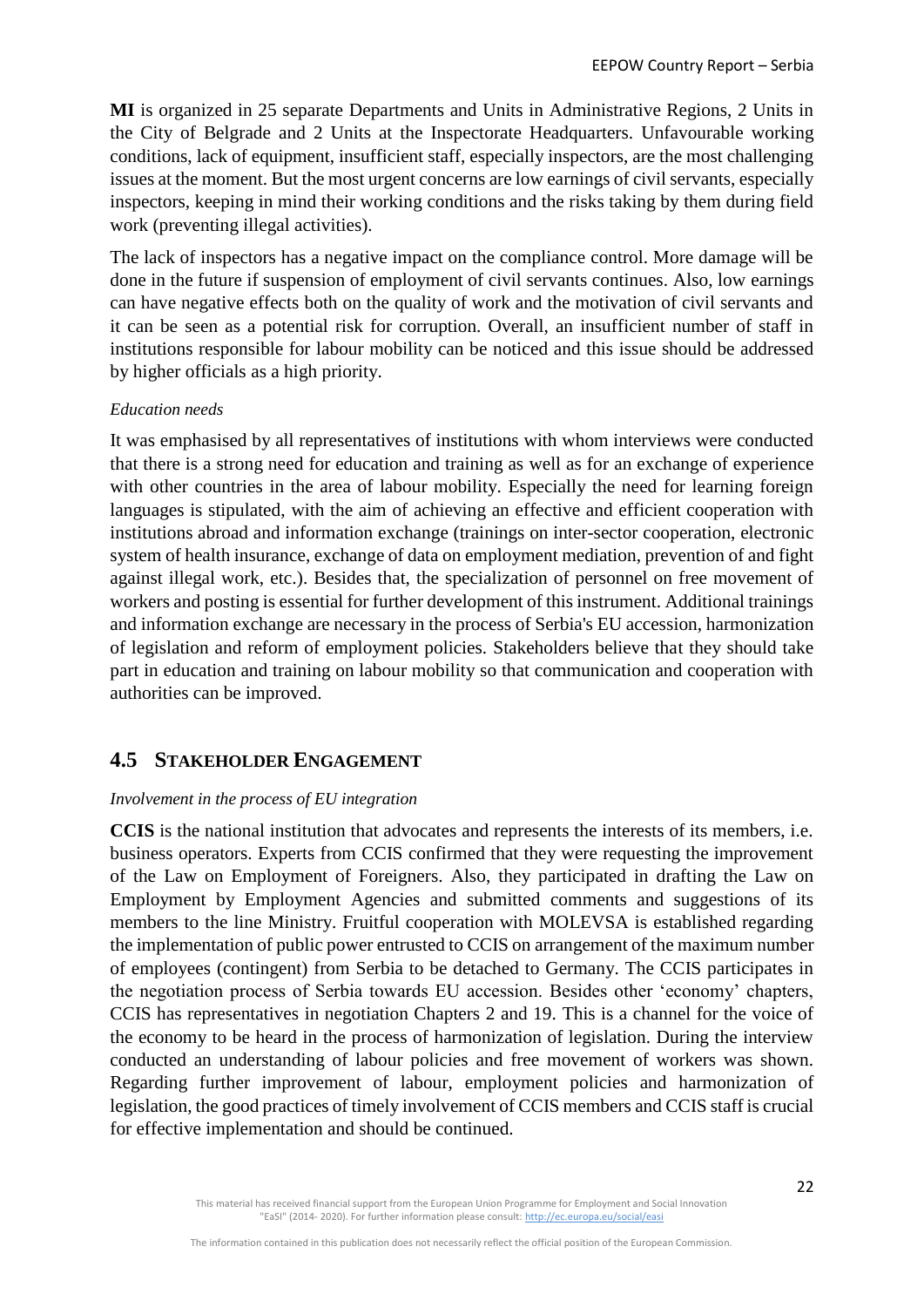In an interview conducted with an expert from **CATU** it was emphasised that there are two ongoing projects related to posting which are implemented in cooperation between MOLEVSA, the employers' organization, trade unions and chambers. A basic knowledge of posting procedures was stipulated and relevant legislation applied. They are participating in consultations on the EU integration process as regards Negotiation Chapters 2 – free movement of workers and 19 – employment and social policy. Regarding employment of foreigners in Serbia, CATU is a member of the Migration Committee of the international trade union organization and this channel is used for exchanging the information on labour mobility and migrations with trade unions from other countries. Those established channels for exchange of information should also be used by the authorities, when necessary.

**SAE** is an institution that provides assistance to those employers willing to post employees that request interpretation of regulation procedures. Also, it was involved in changing legislation on posting of workers, mainly through its participation in the work of the Social and Economic Council as a tripartite dialogue body. SAE is the only representative of employers on the Council. It was stressed by the interviewed expert that cooperation with stakeholders has been improved, due to the fact that the work of Social and Economic Council has been enhanced. Comprehensive cooperation is established with MOLEVSA, although with other line ministries, it needs to be improved. The establishment of CROSI as a central base of employment data has yet to show effects.

#### *System of collective bargaining and social dialogue and the role and involvement of the stakeholders*

In the opinion of trade unions, the biggest problems for employers legally posting employees abroad are unfair competition and incorrect employers. Collective bargaining is implemented by construction trade unions that have a collective agreement for posting workers for work abroad. Also, detachment is not fully understood by employers. The problem occurs with companies in sectors that do not have established trade unions and where workers are not formally involved in consultation on posting.

**Infostud** is a web portal and provider of mediation services on employment and advertisement of job offers. Needs for qualified workforce from Serbia for positions abroad are presented on request of employers or employment agencies, as well as advertisements from foreign companies and agencies for hiring workers for performance in Serbia. A smaller number of employers that announced job vacancies at the Infostud website provide feedback on completion of the recruitment process. Infostud is part of a network of web portals for employment which is used as an instrument for exchanging information and cooperation. On the basis of established cooperation with NES, it has provided trainings for unemployed persons registered by NES and participated in employment fairs and this practice should continue.

The **NGO AATC** is providing psychological, medical, legal and other assistance to subjects of trafficking that will in the long term contribute to their recovery and reintegration process. Workers can be informed on conditions of safe departure and working abroad. The most acknowledgment about posting of workers that AATC receives, stems from potential workers addressing them. In an interview, an expert showed familiarity with PWD and the process of harmonization of legislation with EU. Also, they are well informed on arrangements how workers can be posted abroad. Regarding the responsibilities of Serbian authorities as regards posting of workers, they give adequate recognition, especially of the activities of the LI. Cooperation with line ministries and their inspectorates is evaluated as correct, i.e. they receive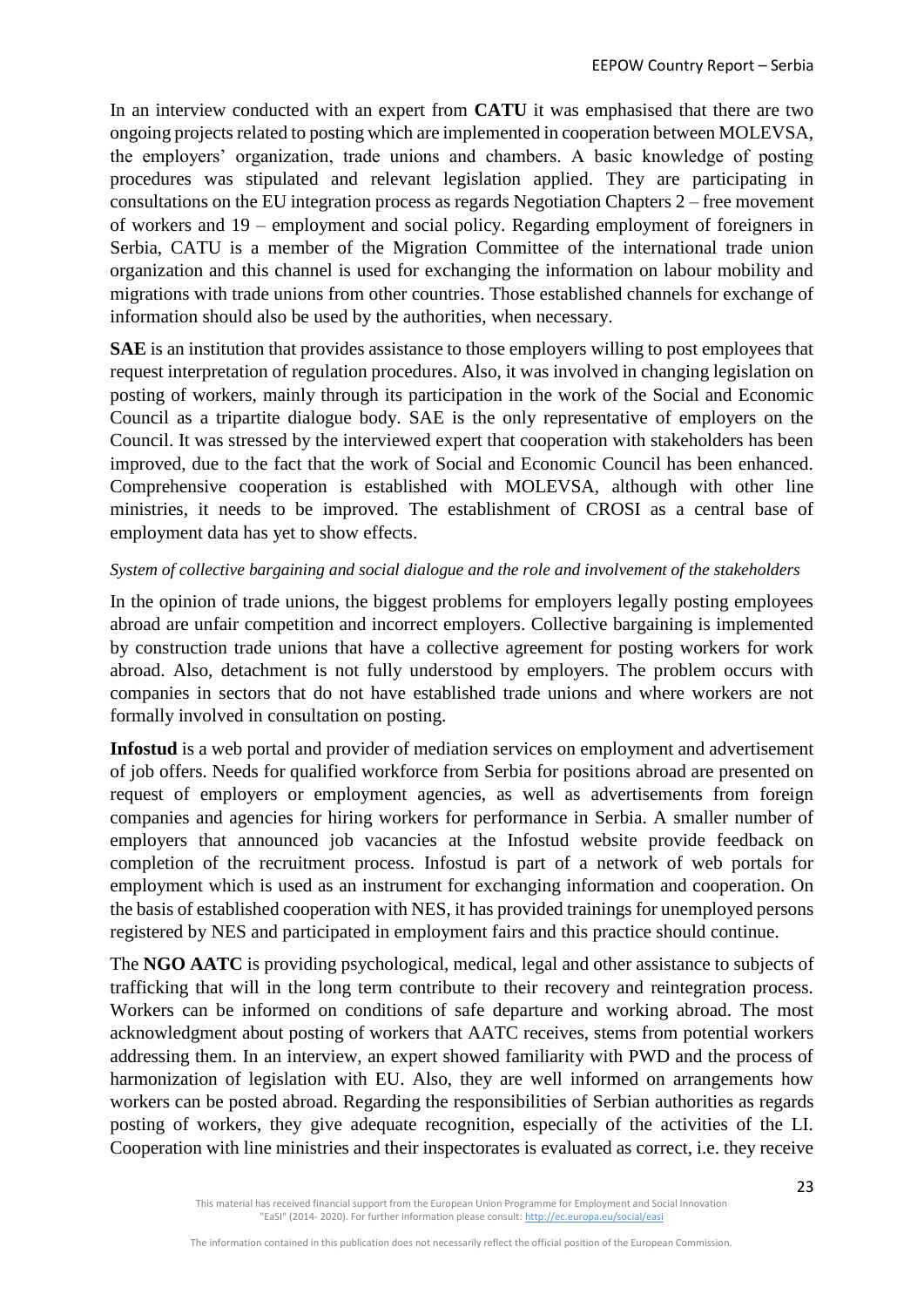feedback after supervision of the employment agency's work has been completed but there is room for improvement.

The involvement of stakeholders in the creation of employment and mobility policies needs to be improved. Joint activities of institutions and stakeholders are missing as a tool for promotion and rising visibility on procedures and practice in posting of workers.

## <span id="page-23-0"></span>**4.6 PUBLIC GOVERNANCE**

 $\overline{\phantom{a}}$ 

For the purpose of Public Governance analysis, six domains were examined for Serbia according to the World Bank Governance Index 2018. The evaluated years were 2007 and 2017. The complete Table with the scores for Serbia on Public Governance is presented in Table 2.<sup>1</sup>

*Voice and Accountability* is defined as the extent to which a country's citizens are able to participate in selecting their governments, as well as freedom of expression, freedom of association and free media. On this indicator Serbia weakened its position (from a rank of 57 in 2007 to position 50 in 2017).

*Political Stability and Absence of Violence/Terrorism* is defined as the likelihood that the government will be destabilized or overthrown by unconstitutional or violent means, including politically‐motivated violence and terrorism. By this indicator, Serbia ranked on position 26 in 2007 and on position 50 in 2016. It may be concluded that the position of Serbia on this indicator has significantly improved.

*Government Effectiveness* is defined as the quality of public services, the quality of the civil service and the degree of its independence from political pressures, the quality of policy formulation and implementation, and the credibility of the government's commitment to such policies. On this indicator, Serbia ranked on position 47 in 2007 and on position 61 in 2017 meaning that its position improved.

*Regulatory Quality* is defined as ability of the government to formulate and implement sound policies and regulations that permit and promote private sector development. By this indicator Serbia ranked on position 42 in 2007 and on position 55 in 2017. We can conclude that Serbia achieved a notable improvement.

*Rule of Law* is defined as extent to which representatives have confidence in and abide by the rules of society, and in particular the quality of contract enforcement, property rights, the police, and the courts, as well as the likelihood of crime and violence. On this indicator Serbia ranked on position 39 in 2007 and on position 48 in 2017. Serbia made a notable improvement.

*Control of Corruption* is defined as extent to which public power is exercised for private gain, including both petty and grand forms of corruption, as well as 'capture' of the state by elites and private interests. On this indicator Serbia ranked on almost the same position both in 2007 and 2017, i.e. position 44 and 43 respectively. We can conclude that no progress has been made on this indicator (World Bank, 2018).

<sup>&</sup>lt;sup>1</sup> Estimates of governance are measured on a scle of  $-2.5$  to  $+2.5$  with higher values corresponding to better governance. The percentile rank provids an indication of the rank of the country among all countries in the world (0 corresponds to the lowest rank and 100 to the highest).

This material has received financial support from the European Union Programme for Employment and Social Innovation "EaSI" (2014- 2020). For further information please consult: <http://ec.europa.eu/social/easi>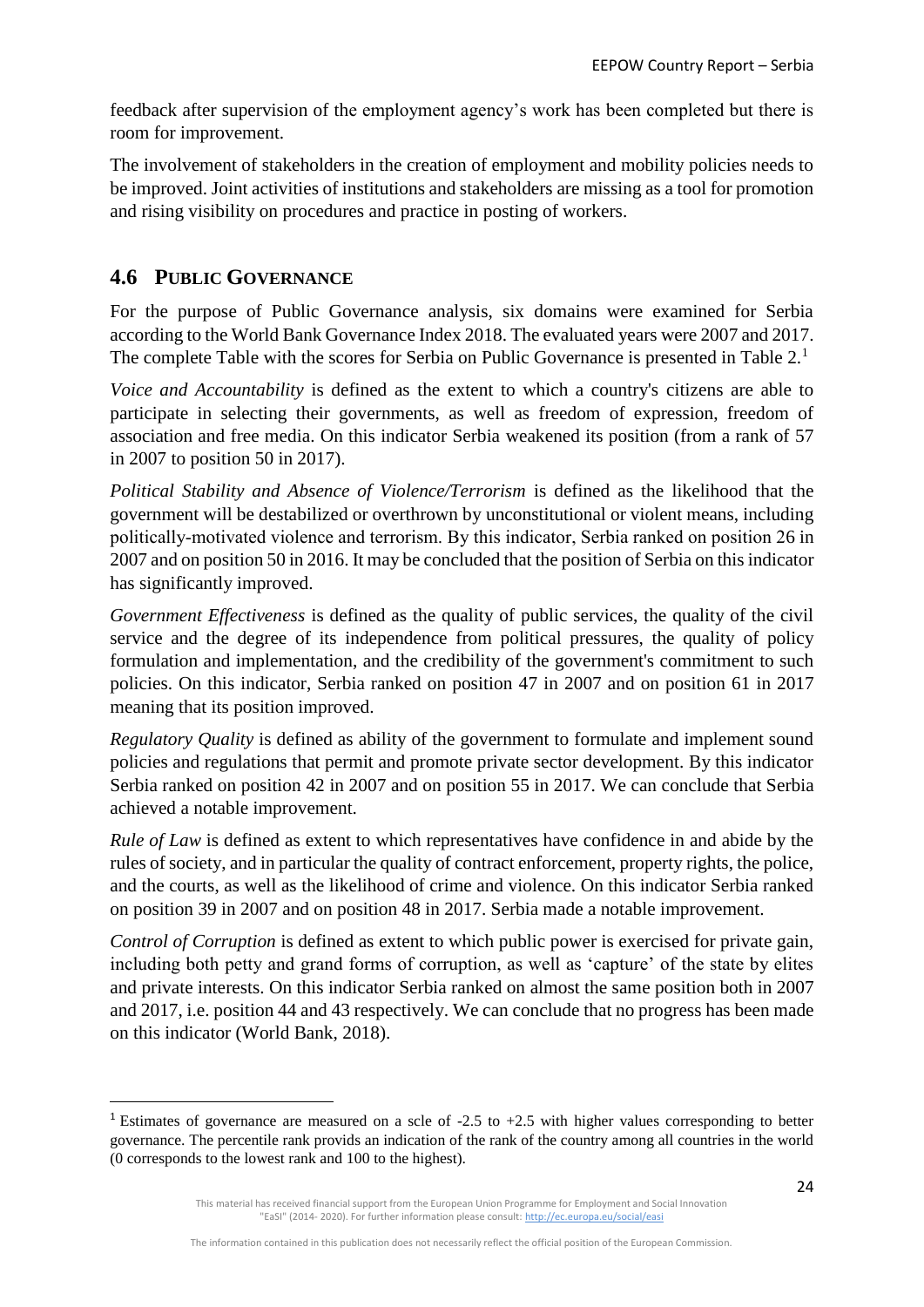#### **Table 2. Worldwide Governance Indicators**

| <b>Indicator</b>                                   | Year | Governance score (-<br>2.5 to $+2.5$ ) | <b>Percentile Rank (0)</b><br>to $100$ |
|----------------------------------------------------|------|----------------------------------------|----------------------------------------|
| <b>Voice and Accountability</b>                    | 2007 | 0.31                                   | 56.7                                   |
|                                                    | 2017 | 0.12                                   | 49.7                                   |
| <b>Political Stability and Absence of Violence</b> | 2007 | $-0.59$                                | 26.1                                   |
|                                                    | 2017 | 0.10                                   | 50.0                                   |
| <b>Government Effectiveness</b>                    | 2007 | $-0.23$                                | 47.1                                   |
|                                                    | 2017 | 0.19                                   | 60.6                                   |
| <b>Regulatory Quality</b>                          | 2007 | $-0.34$                                | 41.7                                   |
|                                                    | 2017 | 0.01                                   | 55.3                                   |
| <b>Rule of Law</b>                                 | 2007 | $-0.47$                                | 39.2                                   |
|                                                    | 2017 | $-0.19$                                | 48.1                                   |
| <b>Control of Corruption</b>                       | 2007 | $-0.35$                                | 43.7                                   |
|                                                    | 2017 | $-0.37$                                | 43.3                                   |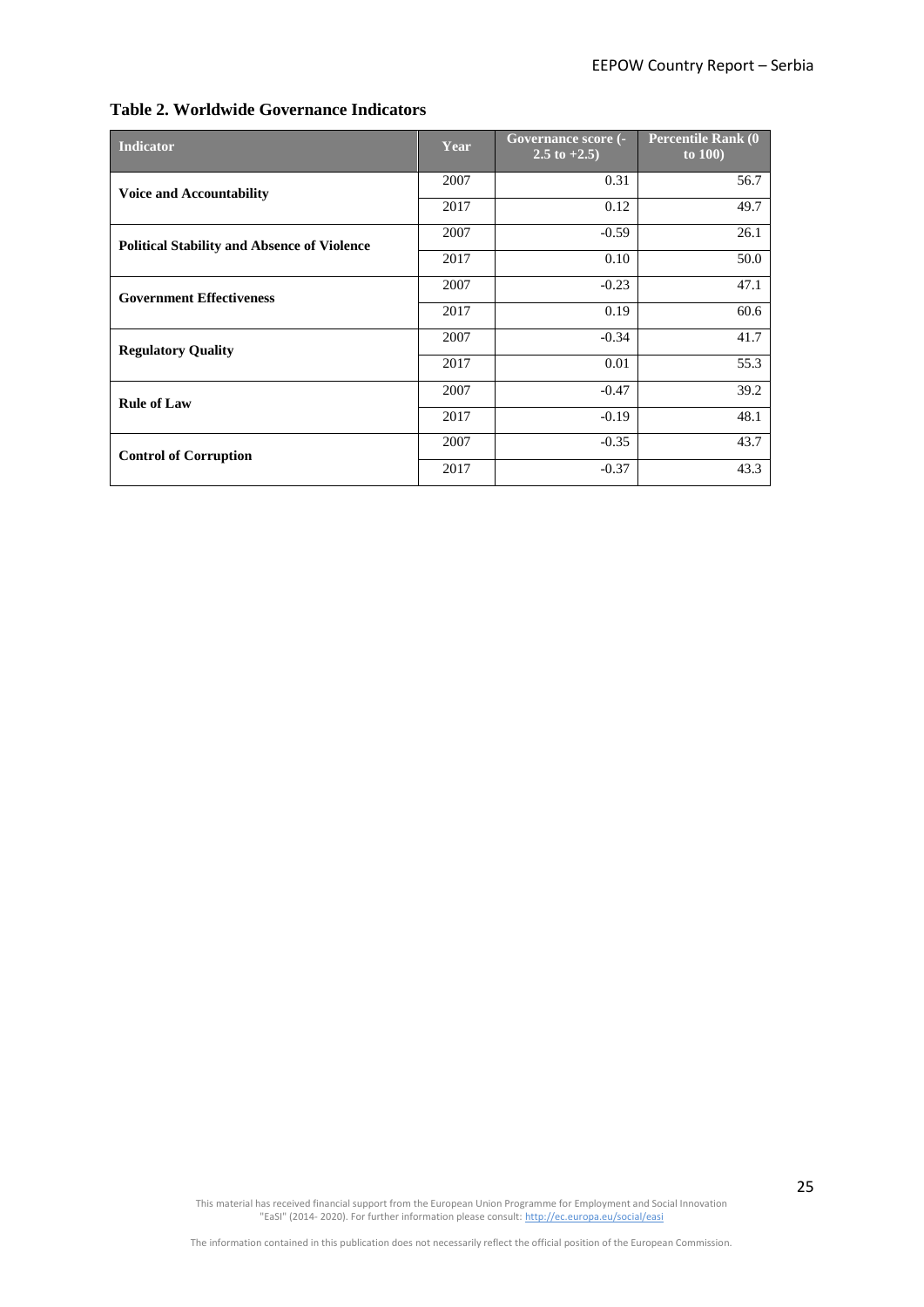## <span id="page-25-0"></span>**5 SYNTHESIS AND CONCLUSIONS**

Research and desk work on Serbia's status quo regarding labour mobility, employment and posting of workers illustrate that Serbia maintained the tradition of Yugoslavia of posting of workers for temporary work abroad. Existing practices are improving and most developed with Germany in light of a bilateral agreement regulating temporary detachment of workers from Serbia. Besides that, bilateral projects between Serbia and Germany on employment and workers's mobility are used as another channel for the legal entrance of Serbian workers into the German market, especially for occupations requiring vocational education for which high demand exists. Employment mediation services delivered by state offices and private employment agencies are a method that is also used for the purpose of legal entrance into labour markets of other countries.

Institutions responsible for labour mobility exist and implement activities according to national legislation regulating performance in the field of working mobility and employment, insurance, market surveillance, etc. PWD is on the level of consultations between authorities. Under Serbia's negotiation process with the EU, MOLEVSA chairs and coordinates the activities of other ministries within negotiating groups for Chapters 2 – Freedom of movement for workers and 19 – employment and social policy.

Regarding the legal framework, Serbia is permanently improving its legislation and simplifying the procedures on temporary posting abroad and employment of foreigners in Serbia. In the context of Serbia's negotiation process with the EU and obligation for harmonization of national legislation with the EU, Serbia still has obligations to implement.

Free movement of workers, employment and social issues are complex policies in whose implementation a significant number of institutions are involved. For that purpose, adequate human resources are needed but at the moment, they only partly exist. Responsibilities of current staff include other duties besides labour mobility. The age structure within the workforce of civil servants is poor, due to a temporary restriction in employment of public servants, which has been in force for more than 4 years. Besides that, the earnings of public servants are still low keeping in mind the complexity of their performance. There is a lack of working equipment. Education of experts is segmented, usually covers only fragments of mobility, and is performed occasionally mainly in coordination with other institutions. Additional language skills are also needed.

Partner institutions are partly involved in the harmonization of the legislation process and improvement of policies. The social dialogue is still purely following the creation of public policies.

Inter-institutional cooperation is established and performed on an operational level in the areas of supervision and mediation in employment and suspension of informal work. The leading institution responsible for labour mobility, employment and social policy on executional level is MOLEVSA.

Generally, as regards public governance the position of Serbia has significantly improved regarding political stability and, notably, regulatory framework improvement.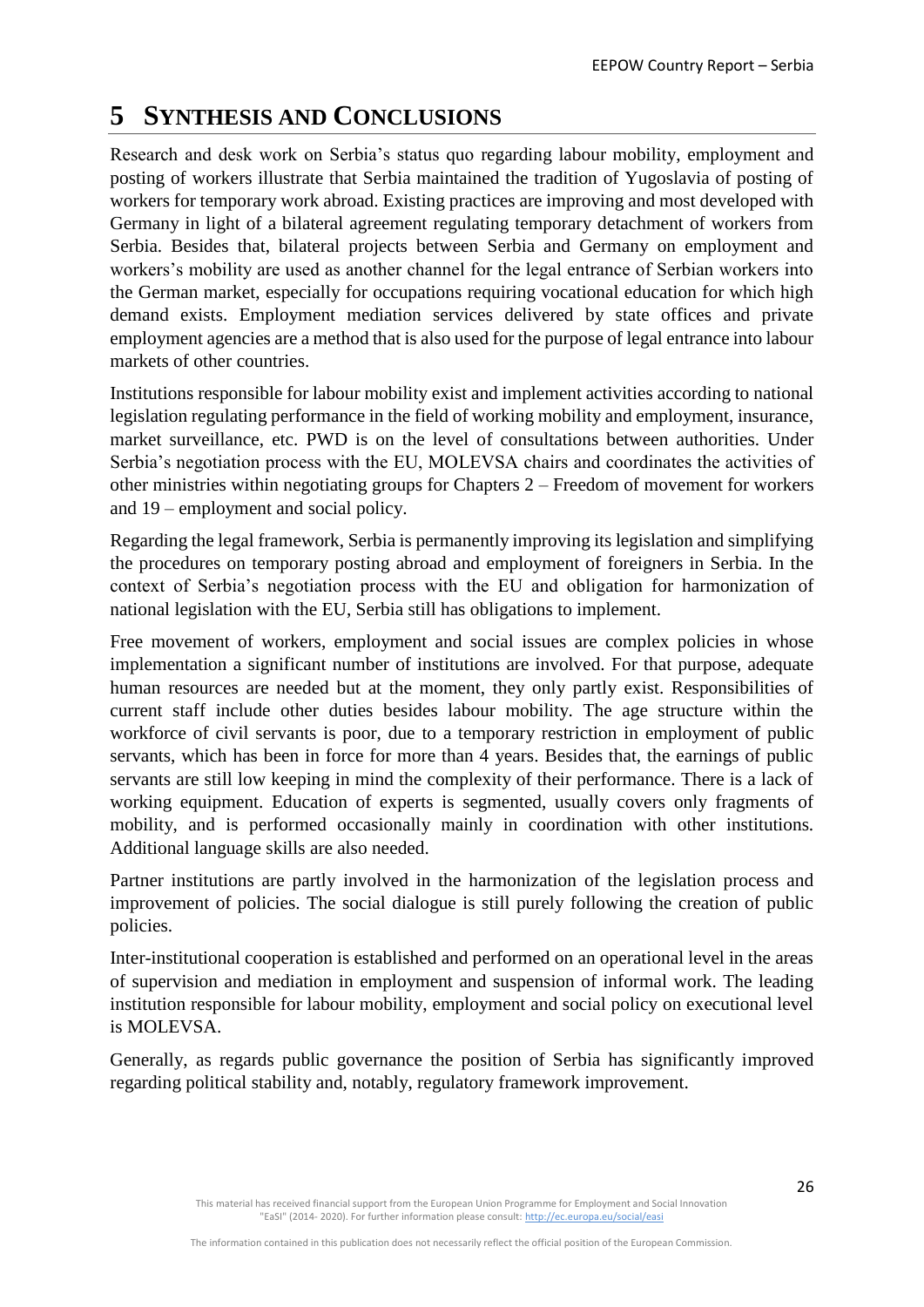# <span id="page-26-0"></span>**6 POLICY IMPLICATIONS AND RECOMMENDATIONS**

Efforts made in drafting the Country Report for Serbia, especially on collection of empirical data and review of practices in use regarding posting of workers, directed us to the following recommendations for policy improvements:

## <span id="page-26-1"></span>**6.1 LEGAL FRAMEWORK**

Having in mind positive trends on legislation improvements and simplification of procedures for labour mobility and posting of workers, Serbia should continue with framework enhancement in order to monitor and evaluate the process to be conducted efficiently. Additionally, harmonization with EU legislation should be continued. The MOLEVSA as line ministry for labour mobility should better anticipate priorities and deadlines for further harmonization of legislation and involve relevant stakeholders in order to avoid possible problems in implementation. Those priorities should be presented in the National Programme for the adoption of the Acquis Communautaire for the next period. Enhancement of cooperation on legislative and technical conditions for social security cooperation with EU Member States should be improved.

## <span id="page-26-2"></span>**6.2 INSTITUTIONAL ARRANGEMENT**

Institutions for labour mobility and employment have been established and their responsibilities are clearly defined. Institutional capacity needs to be improved and further strengthened by avoiding the segregation of duties within institutions. This would contribute to control the work of intermediaries in employment, responding promptly to changes in labour mobility and introducing them into the legal flows of entities that illegally offer services in employment. Information should be disseminated, and trainings provided for health institutions on submitting invoices on health insurance.

## <span id="page-26-3"></span>**6.3 INTER-AGENCY COOPERATION**

Inter-institutional cooperation of decision-makers at operational level should be improved. Segregation of duties should be overcome, by improving cooperation between institutions and performance of joint activities. The existing structure for exchange of information and cooperation (e-inspectors, networks, etc.,) should be used in a more effective manner. The prevention measures on the suppression of illegal work and the information campaign on the negative consequences of illegal migration should be conducted by joint actions of decisionmakers and stakeholders.

## <span id="page-26-4"></span>**6.4 HUMAN RESOURCES**

Capacities in human capital are limited for dealing with complex issues such as labour mobility. There is a strong need for employment of additional staff and improvement of working conditions (earnings, equipment, space, trainings etc.). Lack of equipment and an unfavourable age structure should also be overcome. Further, specialization of staff for dealing with labour

This material has received financial support from the European Union Programme for Employment and Social Innovation "EaSI" (2014- 2020). For further information please consult: <http://ec.europa.eu/social/easi>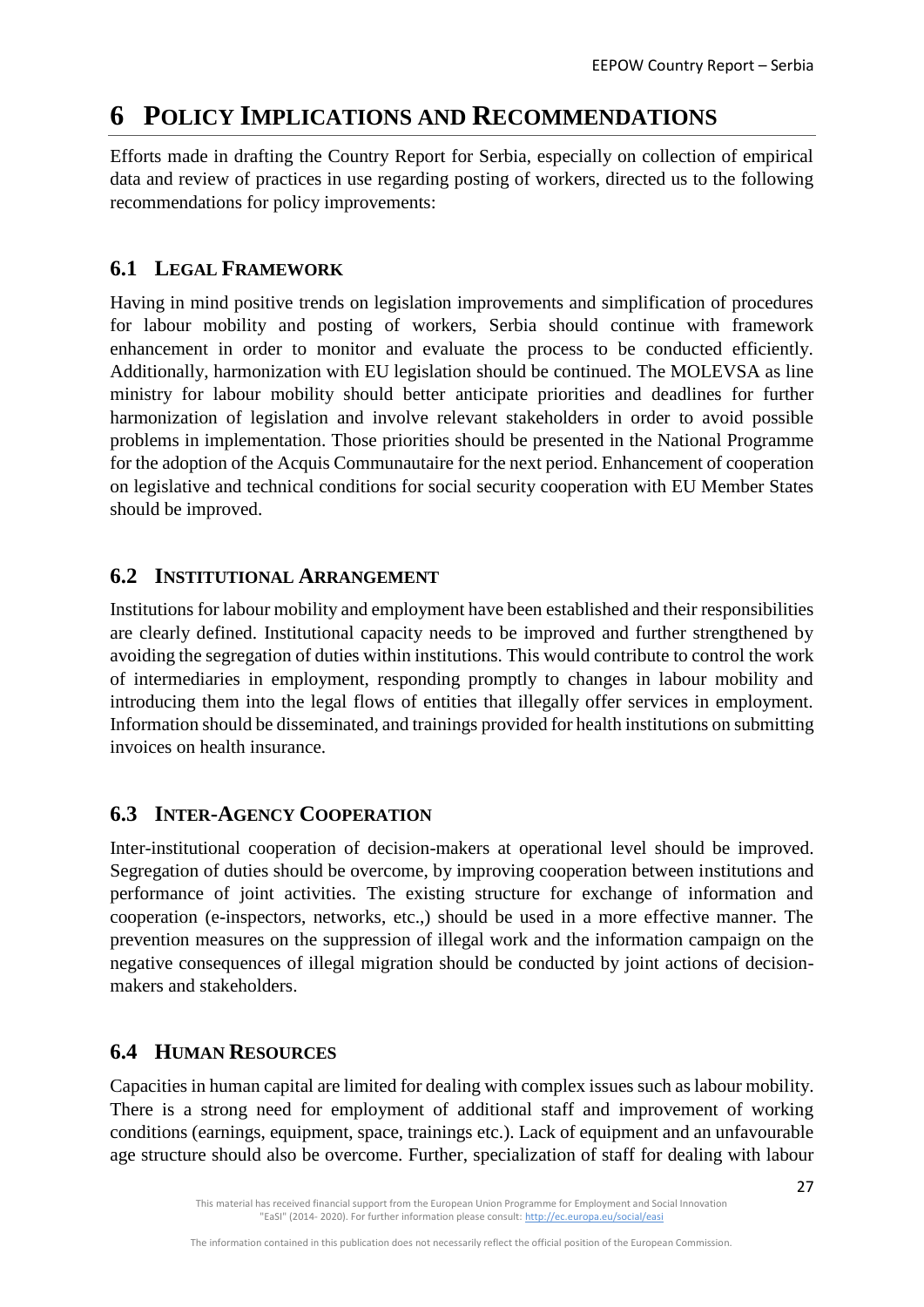mobility should be improved keeping in mind other duties presently performed by staff. There is a durable need for additional training and education at all levels, meaning decision-makers, stakeholders, employers and employees. Education and sharing the best practice with other countries can contribute to specialization of staff and better understanding of practice in existing labour mobility. Positive models already in use in posting of workers should be implemented in cases where improvements are needed. There is a need for additional language skills and this issue should be addressed in cooperation with foreign partners and the Human Resource Management Office of the Republic of Serbia. Increase of financial and institutional resources for employment and social policy implementation should be foreseen.

#### <span id="page-27-0"></span>**6.5 STAKEHOLDER ENGAGEMENT**

Involvement of stakeholders in creation of employment and mobility policies should be improved. They should be timely informed and participate in legislation drafting at early stages. Joint activities of institutions and stakeholders should be more frequently used as a tool for promotion and raising visibilities of procedures and practice in posting of workers. The models of cooperation and the stakeholders' networks that exist especially within EU countries, should be recognized and used by institutions in Serbia for an effective exchange of information on labour mobility. Public campaigns on the purpose of social dialogue and the advantages of collective bargaining should be performed jointly by decision-makers and stakeholders.

#### <span id="page-27-1"></span>**6.6 PUBLIC GOVERNANCE**

On an operational level, the exchange of information and joint activities between Serbian authorities and decision-makers in EU countries in which workers are posted, should be improved and this question could be launched during bilateral and multilateral meetings of decision-makers.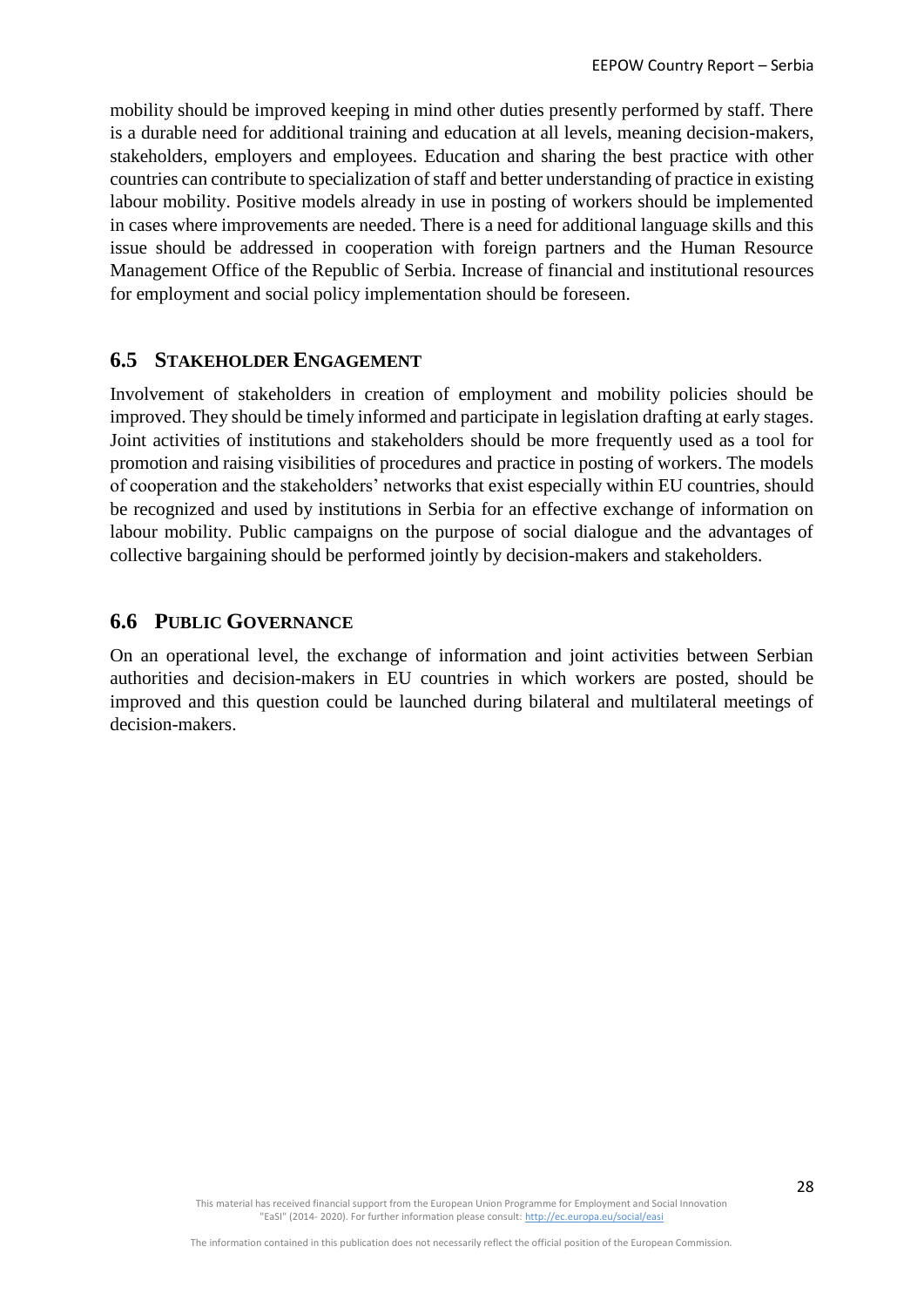# <span id="page-28-0"></span>**7 REFERENCES**

Balkan insight website (2018). Information is available at:

[http://www.balkaninsight.com/en/article/workers-rights-violations-wide-spread-in](http://www.balkaninsight.com/en/article/workers-rights-violations-wide-spread-in-serbia-05-04-2016)[serbia-05-04-2016](http://www.balkaninsight.com/en/article/workers-rights-violations-wide-spread-in-serbia-05-04-2016)

- Commissariat for Refugees and Migration of the Republic of Serbia (2017). *Migration Profile of the Republic of Serbia 2017*. Commissariat for Refugees and Migration of the Republic of Serbia, Serbia
- Council of Europe (2017). *Actions against Trafficking in Human Beings. Report Concerning the Implementation of the Council of Europe Convention on Action against Trafficking in Human Beings by Serbia*. Strasbourg: Council of Europe.
- EUROFOUND European Foundation for the Improvement of Living and Working Conditions (2017). *European Working Conditions Survey 2017*. European Foundation for the Improvement of Living and Working Conditions Luxembourg.
- European Commission (2018). *Neighbourhood. Enlargement. Serbia Report 2018*. Available at:

[https://ec.europa.eu/neighbourhood-enlargement/sites/near/files/20180417-serbia](https://ec.europa.eu/neighbourhood-enlargement/sites/near/files/20180417-serbia-report.pdf)[report.pdf](https://ec.europa.eu/neighbourhood-enlargement/sites/near/files/20180417-serbia-report.pdf)

Infostud website (2018). Information is available at:

[https://poslovi.infostud.com/trazena\\_zanimanja/](https://poslovi.infostud.com/trazena_zanimanja/)

- National Qualification Framework website (2018). Information available at:
	- [http://noks.mpn.gov.rs/2018/09/%D0%B4%D0%BE-](http://noks.mpn.gov.rs/2018/09/%D0%B4%D0%BE-%D0%BA%D1%80%D0%B0%D1%98%D0%B0-2018-%D0%B3%D0%BE%D0%B4%D0%B8%D0%BD%D0%B5-%D0%B1%D0%B8%D1%9B%D0%B5-%D0%BE%D1%81%D0%BD%D0%BE%D0%B2%D0%B0%D0%BD%D0%B0-%D0%B0%D0%B3%D0%B5%D0%BD%D1%86%D0%B8/)

[%D0%BA%D1%80%D0%B0%D1%98%D0%B0-2018-](http://noks.mpn.gov.rs/2018/09/%D0%B4%D0%BE-%D0%BA%D1%80%D0%B0%D1%98%D0%B0-2018-%D0%B3%D0%BE%D0%B4%D0%B8%D0%BD%D0%B5-%D0%B1%D0%B8%D1%9B%D0%B5-%D0%BE%D1%81%D0%BD%D0%BE%D0%B2%D0%B0%D0%BD%D0%B0-%D0%B0%D0%B3%D0%B5%D0%BD%D1%86%D0%B8/)

[%D0%B3%D0%BE%D0%B4%D0%B8%D0%BD%D0%B5-](http://noks.mpn.gov.rs/2018/09/%D0%B4%D0%BE-%D0%BA%D1%80%D0%B0%D1%98%D0%B0-2018-%D0%B3%D0%BE%D0%B4%D0%B8%D0%BD%D0%B5-%D0%B1%D0%B8%D1%9B%D0%B5-%D0%BE%D1%81%D0%BD%D0%BE%D0%B2%D0%B0%D0%BD%D0%B0-%D0%B0%D0%B3%D0%B5%D0%BD%D1%86%D0%B8/)

[%D0%B1%D0%B8%D1%9B%D0%B5-](http://noks.mpn.gov.rs/2018/09/%D0%B4%D0%BE-%D0%BA%D1%80%D0%B0%D1%98%D0%B0-2018-%D0%B3%D0%BE%D0%B4%D0%B8%D0%BD%D0%B5-%D0%B1%D0%B8%D1%9B%D0%B5-%D0%BE%D1%81%D0%BD%D0%BE%D0%B2%D0%B0%D0%BD%D0%B0-%D0%B0%D0%B3%D0%B5%D0%BD%D1%86%D0%B8/)

[%D0%BE%D1%81%D0%BD%D0%BE%D0%B2%D0%B0%D0%BD%D0%B0-](http://noks.mpn.gov.rs/2018/09/%D0%B4%D0%BE-%D0%BA%D1%80%D0%B0%D1%98%D0%B0-2018-%D0%B3%D0%BE%D0%B4%D0%B8%D0%BD%D0%B5-%D0%B1%D0%B8%D1%9B%D0%B5-%D0%BE%D1%81%D0%BD%D0%BE%D0%B2%D0%B0%D0%BD%D0%B0-%D0%B0%D0%B3%D0%B5%D0%BD%D1%86%D0%B8/) [%D0%B0%D0%B3%D0%B5%D0%BD%D1%86%D0%B8/](http://noks.mpn.gov.rs/2018/09/%D0%B4%D0%BE-%D0%BA%D1%80%D0%B0%D1%98%D0%B0-2018-%D0%B3%D0%BE%D0%B4%D0%B8%D0%BD%D0%B5-%D0%B1%D0%B8%D1%9B%D0%B5-%D0%BE%D1%81%D0%BD%D0%BE%D0%B2%D0%B0%D0%BD%D0%B0-%D0%B0%D0%B3%D0%B5%D0%BD%D1%86%D0%B8/)

MOLEVSA – [Ministry of Labour, Employment, Veterans and Social Affairs of the Republic](http://www.minrzs.gov.rs/)  [of Serbia](http://www.minrzs.gov.rs/) (2011). *Documents. Employment. National Employment Strategy 2011-2020*. Available at:

<https://www.minrzs.gov.rs/lat/nacionalna-strategija-zaposljavanja.html>

- MOLEVSA Ministry for Labour, Employment, Veterans and Social Affairs (2017). *Reports. Report on Activities of Directorate for Health and Safety at Work*. Available at: [https://www.minrzs.gov.rs/files/izvestaj\\_o\\_radu\\_uprave\\_za\\_2017.pdf](https://www.minrzs.gov.rs/files/izvestaj_o_radu_uprave_za_2017.pdf)
- MOLEVSA [Ministry of Labour, Employment, Veterans and Social Affairs of the Republic](http://www.minrzs.gov.rs/)  [of Serbia](http://www.minrzs.gov.rs/) (2018). *Reports. National Action Plan of Employment for 2018*. Available at: <http://www.minrzs.gov.rs/plan-zaposljavanja.html>
- National Assembly of Republic of Serbia (2018). *Acts. Amendments on Law on Posting Employees to Temporary Work Abroad and their Protection*. Available at: [http://www.parlament.gov.rs/upload/archive/files/cir/pdf/predlozi\\_zakona/2018/2266-](http://www.parlament.gov.rs/upload/archive/files/cir/pdf/predlozi_zakona/2018/2266-18.pdf) [18.pdf](http://www.parlament.gov.rs/upload/archive/files/cir/pdf/predlozi_zakona/2018/2266-18.pdf)
- National Employment Services (2017). *Documents. Report on National Employment Office Activities in 2017*. Available at:

[http://www.nsz.gov.rs/live/digitalAssets/9/9467\\_\\_izvestaj\\_o\\_radu\\_i\\_-\\_xii\\_2017.pdf](http://www.nsz.gov.rs/live/digitalAssets/9/9467__izvestaj_o_radu_i_-_xii_2017.pdf) Newspaper Dnevnik (2018). News available at:

- [https://www.dnevnik.rs/ekonomija/naslovi/u-vojvodini-otkriveno-petnaestak-fiktivnih](https://www.dnevnik.rs/ekonomija/naslovi/u-vojvodini-otkriveno-petnaestak-fiktivnih-poslodavaca-19-06-2018)[poslodavaca-19-06-2018](https://www.dnevnik.rs/ekonomija/naslovi/u-vojvodini-otkriveno-petnaestak-fiktivnih-poslodavaca-19-06-2018)
- Socio Economic Council website (2018). Information available at: [http://www.socijalnoekonomskisavet.rs/cir/minimalna%20zarada/minimalna%20zarada.](http://www.socijalnoekonomskisavet.rs/cir/minimalna%20zarada/minimalna%20zarada.html) [html](http://www.socijalnoekonomskisavet.rs/cir/minimalna%20zarada/minimalna%20zarada.html)

This material has received financial support from the European Union Programme for Employment and Social Innovation "EaSI" (2014- 2020). For further information please consult: <http://ec.europa.eu/social/easi>